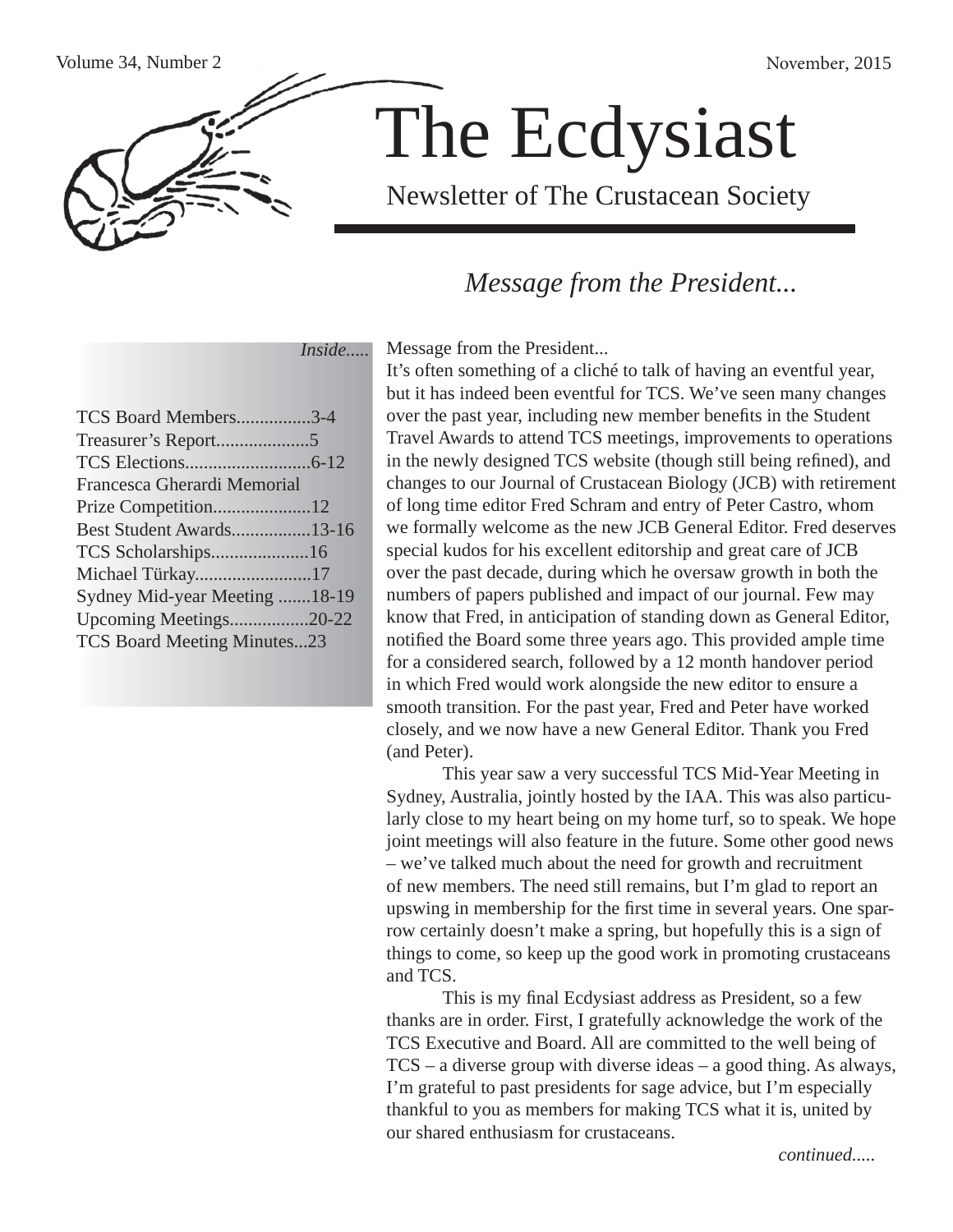

I hope to see you at next year's TCS meetings, first in January in conjunction with the Annual Meeting of the Society for Integrative and Comparative Biology (SICB) in Portland, Oregon, and in July at our Mid-Year Meeting in Singapore. Of note at this years' SICB Meeting are two TCS sponsored symposia: Parasites and Pests in Motion: Biology, Biodiversity and Climate Change, hosted by Chris Boyko and Jason Williams, and Tapping the Power of Crustacean Transcriptomes to Address Grand Challenges in Comparative Biology, hosted by Don Mykles. The Mid-Year Meeting in Singapore will also be one not to miss, being held at new facilities at the National University of Singapore and with an excellent key-note line-up.

 Finally, don't forget to vote in the upcoming TCS Board elections. Four positions are now open: President-Elect, Program Officer, Asian Governor and Latin American Governor (see inside for candidate profiles).

It's been an honour to serve you as President.

Cheers, Shane Ahyong (TCS President)



## **Introducing the new general editor of Journal of Crustacean Biology Dr. Peter (Pedro) Castro**



After many years of dedicated service, Dr. Fred Schram is stepping down as general editor of JCB, and Dr. Peter Castro is stepping into the role. Dr. Castro, Professor Emeritus at California State Polytechnic University, Pomona, is the author of numerous articles on the biology of marine crustacean symbioses, co-editor of the recently published volumes on Brachyura for the Treatise on Zoology, and co-author of the text Marine Biology.

Four new associate editors were also named: Dr. Carola Becker (Humboldt-Universität zu Berlin), Dr. Ka Hou Chu (The Chinese University of Hong Kong), Dr. Rodney M. Feldmann (Kent State University, Kent, Ohio), and Dr. Eleni Mente (University of Thessaly, Volos, Greece). The new editorial board wants to broaden the scope of JCB by regularly publishing review articles of any aspect of the biology of crustaceans as well as the proceedings of scientific meetings and symposia involving crustaceans.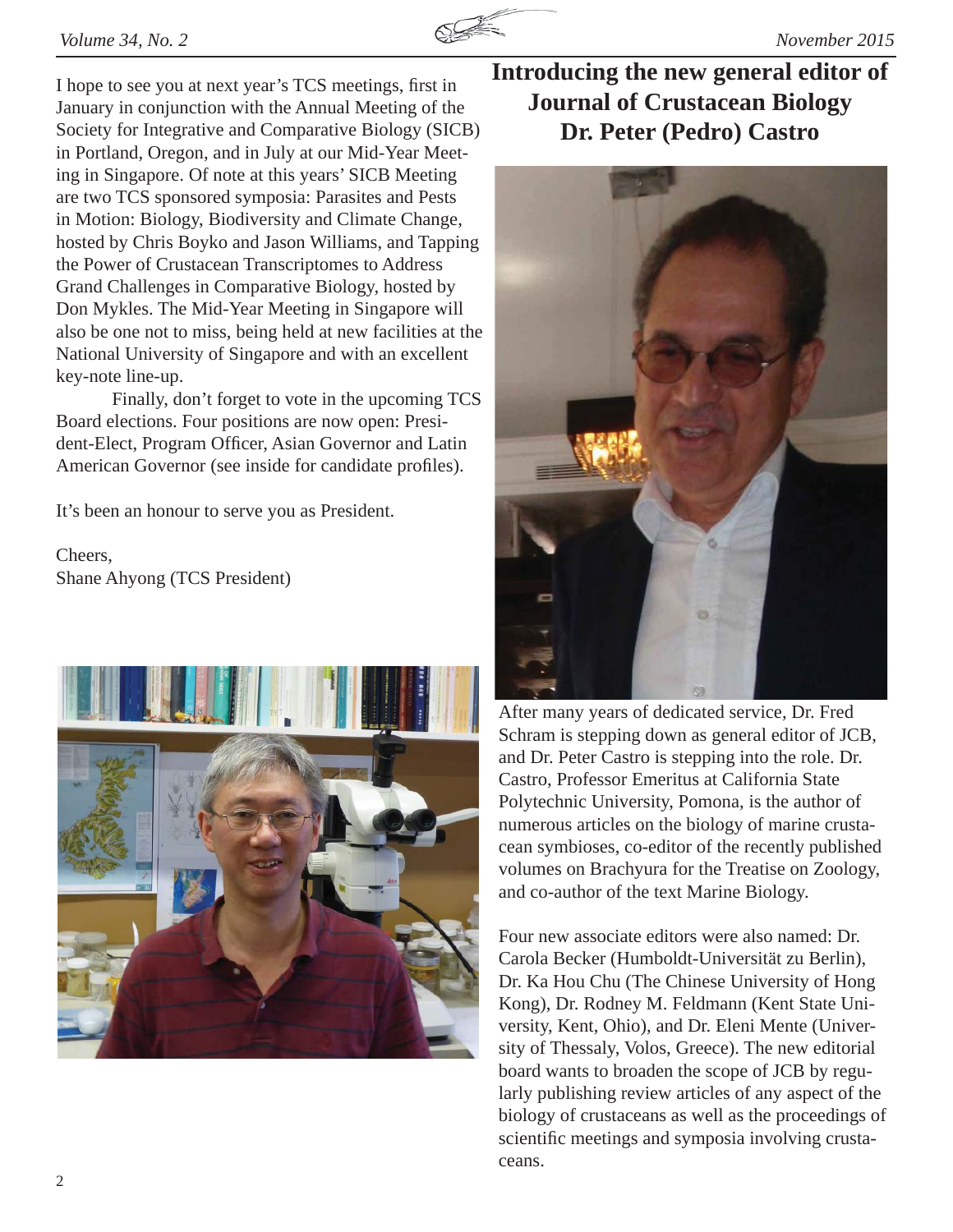

## **The Crustacean Society Board Members, 2015**

## **President**

Shane T. Ahyong Australian Museum, Sydney email: Shane.Ahyong@austmus.gov

### **President-elect**

Brian Tsukimura California State University, Fresno email: briant@csufresno.edu

### **Past-President**

Chris Tudge American University and National Museum of Natural History, Washington D.C. email: ctudge@american.edu

### **Treasurer**

Jason Williams Hofstra University, New York email: Jason.D. Williams@hofstra.edu

### **Secretary**

Ole S. Møller University of Rostock, Germany email: osmoller@gmail.com

### **Editor, Journal of Crustacean Biology** Peter Castro California Polytechnic University, Pomona email: jcb@whidbey.com

### **Executive Director** Mary Belk San Antonio, Texas email: tcs1921@yahoo.com

### **Program Officer** Christopher B. Boyko Dowling College, Oakdale, New York email: cboyko@amnh.org

**Executive SICB Liaison Officer** John Zardus The Citadel, South Carolina email: john.zardus@citadel.edu

### **Asian Governor**

Shirley S.L. Lim Nanyang Technical University, Singapore email: shirley.lim@nie.edu.sg

### **European Governor**

Enrique Macpherson Centro de Estudios Avanzados de Blanes, Spain Email: macpherson@ceab.csic.es

### **Indo-Pacifi c Governor**

Kareen Schnabel NIWA, Wellington, New Zealand email: Kareen.Schnabel@niwa.co.nz

## **Latin American Governor** Ingo Wehrtmann Universidad de Costa Rica, Costa Rica emal: ingowehrtmann@gmx.ed

**North American Governor** D. Christopher Rogers Kansas University, Kansas email: branchiopod@gmail.com

The Ecdysiast is published twice yearly in May and November and it is available in electronic form at http://www.crustaceansociety.org./Ecdysiast\_Newsletter.html. All the past issues are also available from the same web site. Submissions for the May newsletter should be received by mid March, while those for the November newsletter should be received by mid September. All types of crustacean related contributions are encouraged, including announcements of upcoming workshops and meetings, regional updates, meeting summaries (with photos!), new publications and any other crustacean news.

Send all material directly to the editor: Sarah Gerken, Department of Biological Sciences, University of Alaska, Anchorage, 3211 Providence Dr., Anchorage, Alaska, USA 99517 gerken.uaa@gmail.com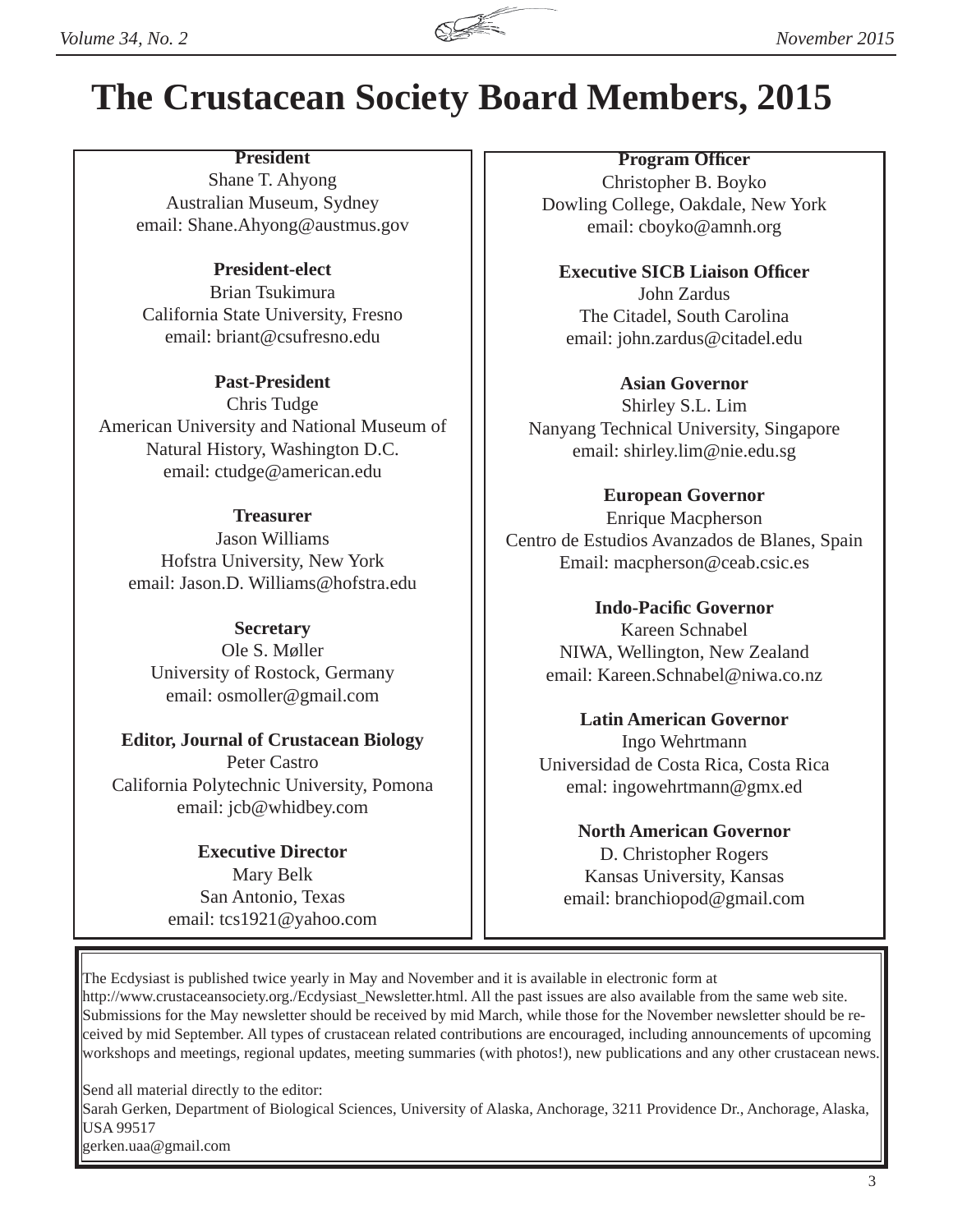

## **The Crustacean Society Board Members, 2015**

**The Chinese Crustacean Society Liaison Offi cer** Jianhai Xiang CAS Institute of Oceanology, China Email: jhxiang@qdio.ac.cn

**International Association of Astacology Liaison Officer** Tadashi Kawai

Wakkanai Fisheries Research Institute, Hokkaido, Japan Email: kawai-tadashi@hro.or.jp

**The Brazilian Crustacean Society Liaison Officer** Fernando Mantelatto University of São Paulo, Brazil Email: flmantel@usp.br

## **The Carcinological Society of Japan Liaison Officer**

Akira Asakura Seto Marine Biological Laboratory, Kyoto University, Japan Email: asakura.akira.6w@kyoto-u.ac.jp

**The World Association of Copepodologists Liaison Officer** Rony J. Huys Natural History Museum, London, UK Email: r.huys@nhm.ac.uk

## **International Research Group on Ostracoda Liaison Officer:** Renate Matzke-Karasz University Munich, Germany Email: r.matzke@lrz.uni-muenchen.de

**Latinoamerican Carcinologist Association Liaison Officer:** Michel Hendrickx Unidad Academica Mazatlan, Mazatlan, Mexico Email: michel@ola.icmyl.unam.mx

**Colloquium Crustacea Decapoda Mediterranea Group Liaison Offi cer**

Enrique Macpherson Centro de Estudios Avanzados de Blanes, Spain Email: macpherson@ceab.csic.es

**Terrestrial Isopod Biologists Group Liaison Officer**

Jasna Strus University of Ljubljana, Slovenia Email: jasna.strus@bf.uni-lj.si

## **Large Branchiopod Working Group Liaison Officer**

D. Christopher Rogers Kansas University, Kansas Email: branchiopod@gmail.com

**Amphipod Group Liaison Officer** Wim Vader Tromsø Museum, Norway Email: wim.vader@uit.no

## **German Carcinologist Group Liaison Officer**

Sebastian Klaus Goethe University, Frankfurt, Germany Email: klaus@bio.uni-frankfurt.de

## **JCB language service**

Before you submit a manuscript to JCB, and if you are not fully fluent or a native speaker of English, we recommend the following. American Journal Experts (AJE) provides professional language editing services to authors around the globe who wish to publish in sci-entific, technical, medical, and humanities journals. We urge authors who are not well versed in the English language to use this service to improve a paper's English and, therefore, its overall quality. Seeking this assistance is suggested before an article is submitted to JCB for peer review and certainly before it is finally accepted for publication.

 AJE has over 500 editors from Harvard, Stanford, MIT, Berkeley, and Duke; these editors are native English speakers and subject matter experts in a wide variety of fields. They will check your manuscripts not only for terminology and language specific to your field but also for proper English usage, grammar, punctuation, spelling, verb tense, and phrasing. In addition, AJE's professional editors will make sure the text reads naturally and the sentences are well constructed. The cost for this service is very reasonable. Visit AJE's website for more information, or to submit a document for their scientific proofreading service use this link: www.JournalExperts.com?rcode=JCB1.

When you are secure about your text, manuscripts then can be submitted on line through the new link: www. editorialmanager.com/jcb.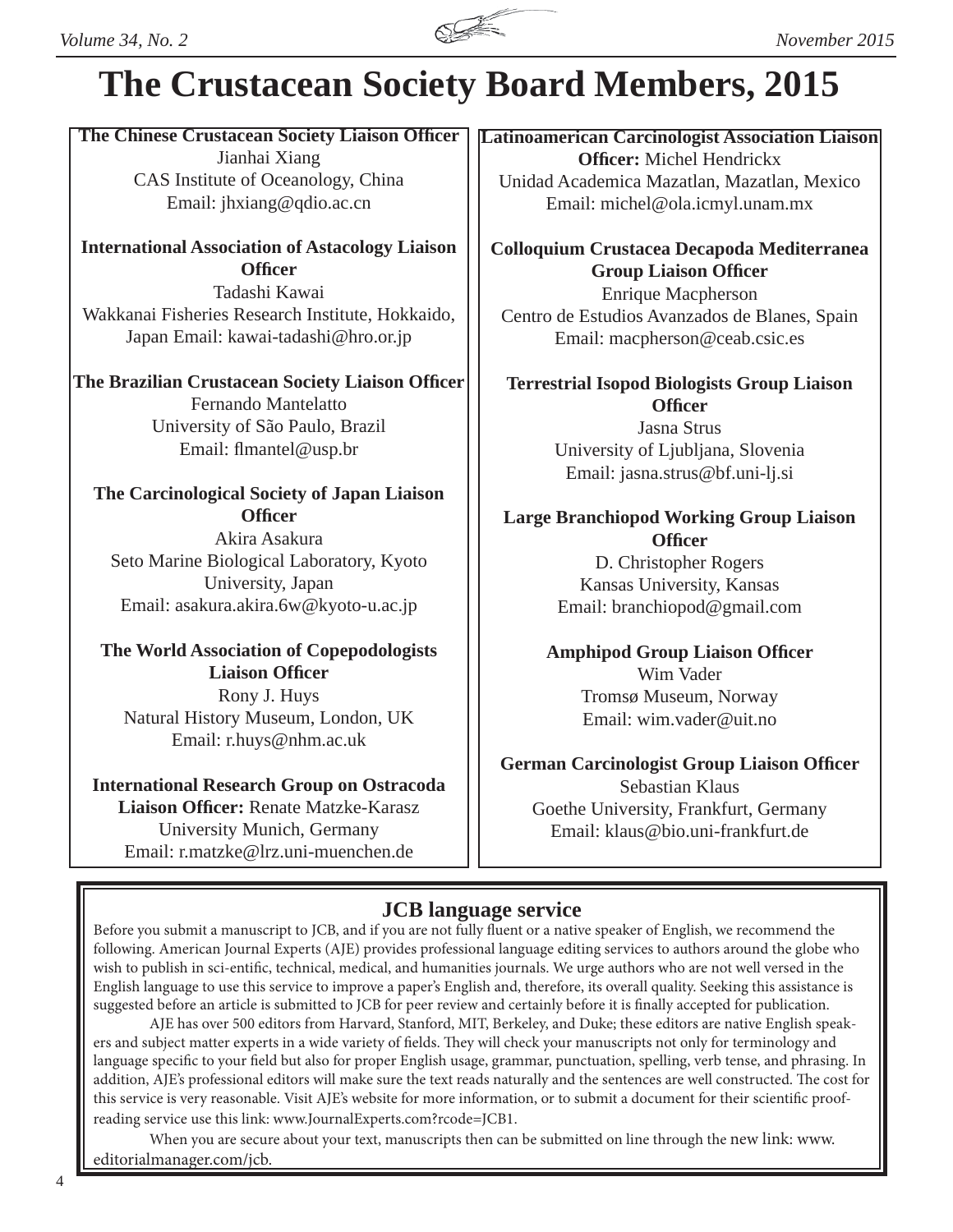

## **Treasurer's Report**

Members of Financial Committee (President Ahyong, President-elect Tsukimura, Treasurer Williams, JCB Editors Fred Schram and Peter Castro) met at the TCS summer meeting in Australia and discussed several issues. In terms of membership, TCS is in a good standing, with the highest numbers since 2012. As of September 2015, TCS had 434 members (206 online members, 107 print and online members, 36 patron members, and 84 student members). Although membership is rebounding, it is insufficient to properly operate the society, which is currently running a deficit of approximately 25K. The Finance Committee had anticipated this shortfall and we will use earnings from the Schwab account investments (which totals approximately US\$ 480K) to cover the gap. In addition to the extra expenses in 2015 (two editors, more scholarships, and webpage expenses), Brill has not provided the income that was originally anticipated in the original agreements. The deficit is largely due to the fact that Brill share revenue does not compensate for the loss of BioOne and JSTOR profits. Therefore, the Finance Committee has been considering proposals from other publishers. President-elect Tsukimura has been working with these companies and the Finance Committee is seeking a long-term solution to be able to balance the budget. The Finance Committee anticipates making a decision on this important move during Fall 2015 and announcing any moves at the TCS Business meeting in January 2016.



Shane T. Ahyong Franklin H. Barnwell Raymond Bauer Mary S. Belk David K. Camp Paul Frederick Clark Keith A. Crandall Neil Cumberlidge Darryl L. Felder Rodney M. Feldmann Michael Gable Bella S. Galil Sandra L. Gilchrist Joseph W. Goy Mark J. Grygier Hans-Jurgen Gunter Jens T. Hoeg Peter K.L. Ng Gary C.B. Poore Stefan Richter D. Christopher Rogers Bernard Sainte-Marie Frederick R. Schram Carrie E Schweitzer Roger Thoma Christopher Tudge Cynthia Venn Jose L. V. Hiriart Les Watling Jill Yager



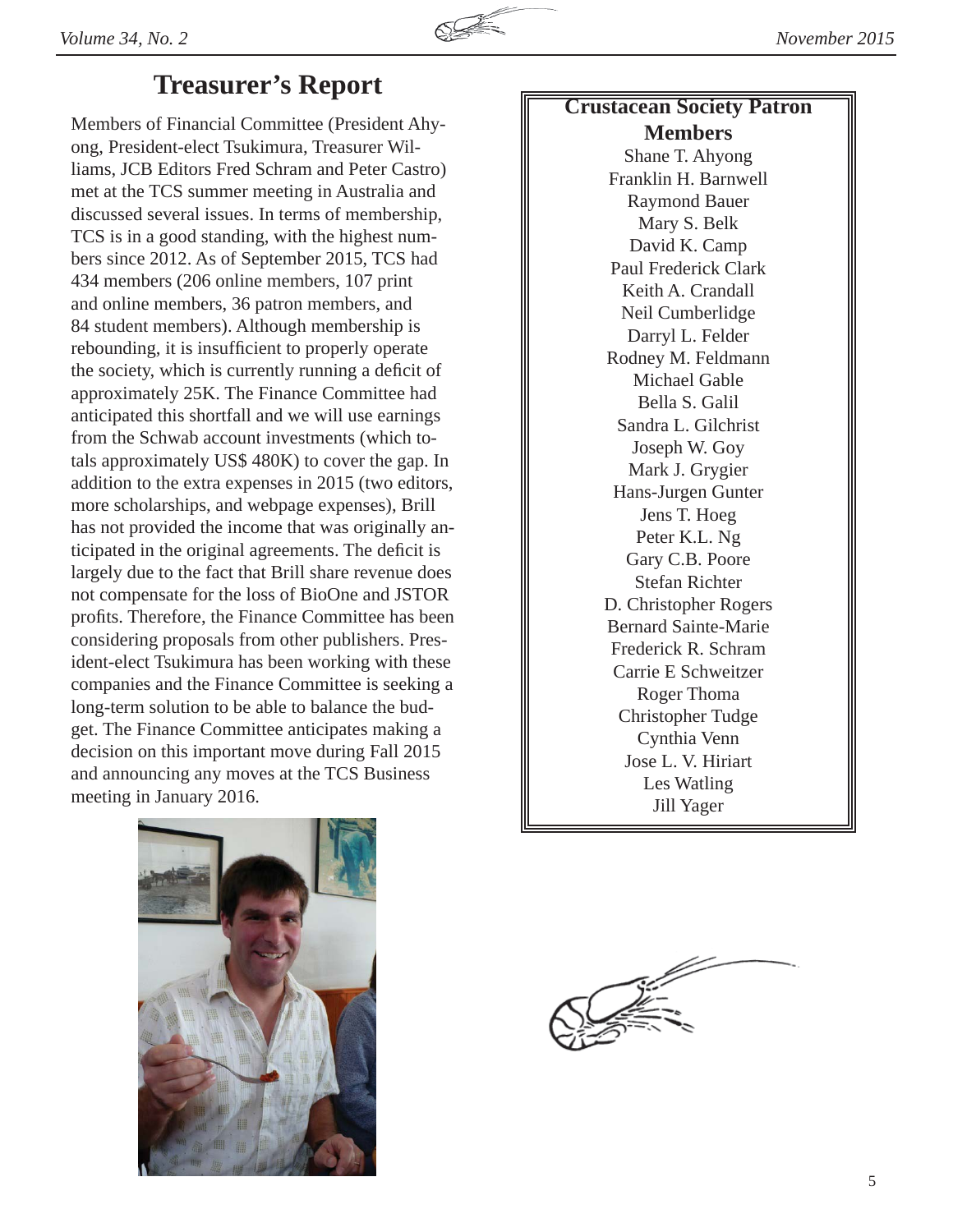

## **President-Elect**

Dr. Shirley S.L. Lim – Natural Sciences & Science Education, National Institute of Education, Nanyang Technological University, Republic of Singapore

Dr. Amir Sagi – Professor in the Department of Life Sciences, Ben Gurion University of The Negev, Ben Gurion, Israel

## **Program Officer**

Dr. Sarah Gerken – Professor in Biological Sciences, University of Alaska, Anchorage

Dr. Joanne Taylor – Senior Collection Manager, Marine Invertebrates, Museum Victoria, Melbourne, Australia

## **Asian Governor**

Dr. Benny K.K. Chan – Tenured Associate Professor in Academia Sinica, Taiwan

Dr. Tadashi Kawai – Senior Researcher at Wakkanai Fisheries Research Institute, Hokkaido Research Organization, Hokkaido Japan

## **Latin American Governor**

Dr. Ingo Wehrtmann - Associate Professor and Researcher in La Escuela be Biología de la Universidad de Costa Rica (UCR), Curator in the Museo de Zoología, Associate Researcher at Centro de Investigacion en ciencias del Mar y Limnología (CIMAR) and Director of the UCR Unidad de Investigación Pesquera y Acuicultura (UNIP) del CIMAR

Dr. Marcos Tavares – Associated Professor at Museum of Zoology, University of São Paulo, Brazil

## **TCS Election Slate Candidate Statements**

## *President-Elect*

Dr. Shirley S.L. Lim

Shirley received her Ph.D from The University of Western Ontario (Canada) and after a stint of post-doctoral work at the Huntsman Marine Laboratory (St. Andrews, New Brunswick, Canada), she returned to Singapore to join the Nanyang Technological University as a faculty member. She is currently an Associate Dean (Research Grants Management) at the Office of Graduate Studies and Professional Learning as well as Associate Professor in Natural Sciences & Science Education Academic Group, where she teaches invertebrate zoology, ecology, biostatistics and animal behavior courses. Her main research focuses on the ecology and functional morphology of ocypodid crabs and molluscs. With good grant support as well as strong international collaborations with fellow scientists, she has carried out extensive field work in Panama (Smithsonian Tropical Research Institute), The Bahamas (Gerace Research Centre), Taiwan and Thailand (Phuket Marine Biological Center). She has published over 50 publications (books, chapters, peer-reviewed papers) and regularly shares her research findings (together with her graduate students) at international meetings (70 conference presentations). She holds the distinction of being the first lady to be elected as the President (27th Council) of The Singapore Institute of Biology (a professional society for biologists and biology educators) in 2000, and has served five years in this capacity. In addition, she was also a member of the Singapore Science Centre Board and a Council member of the Singapore National Academy of Science for six and five years respectively. She was the convenor of the Symposium on ocypodid crabs at the recent TCS Summer meeting in Honolulu, Hawaii (2011). For the past 12 years, Shirley has organized the 1st to 10th Singapore Biology Olympiads and trained the Singapore team for competition at the International Biology Olympiads (IBO). She led 11 national teams to IBOs from 2001, often returning with top five rankings. In 2009, she was elected as one of the four Steering Committee members of the IBO fraternity for a four-year term; she was re-elected in 2012 for a second term by the international IBO community.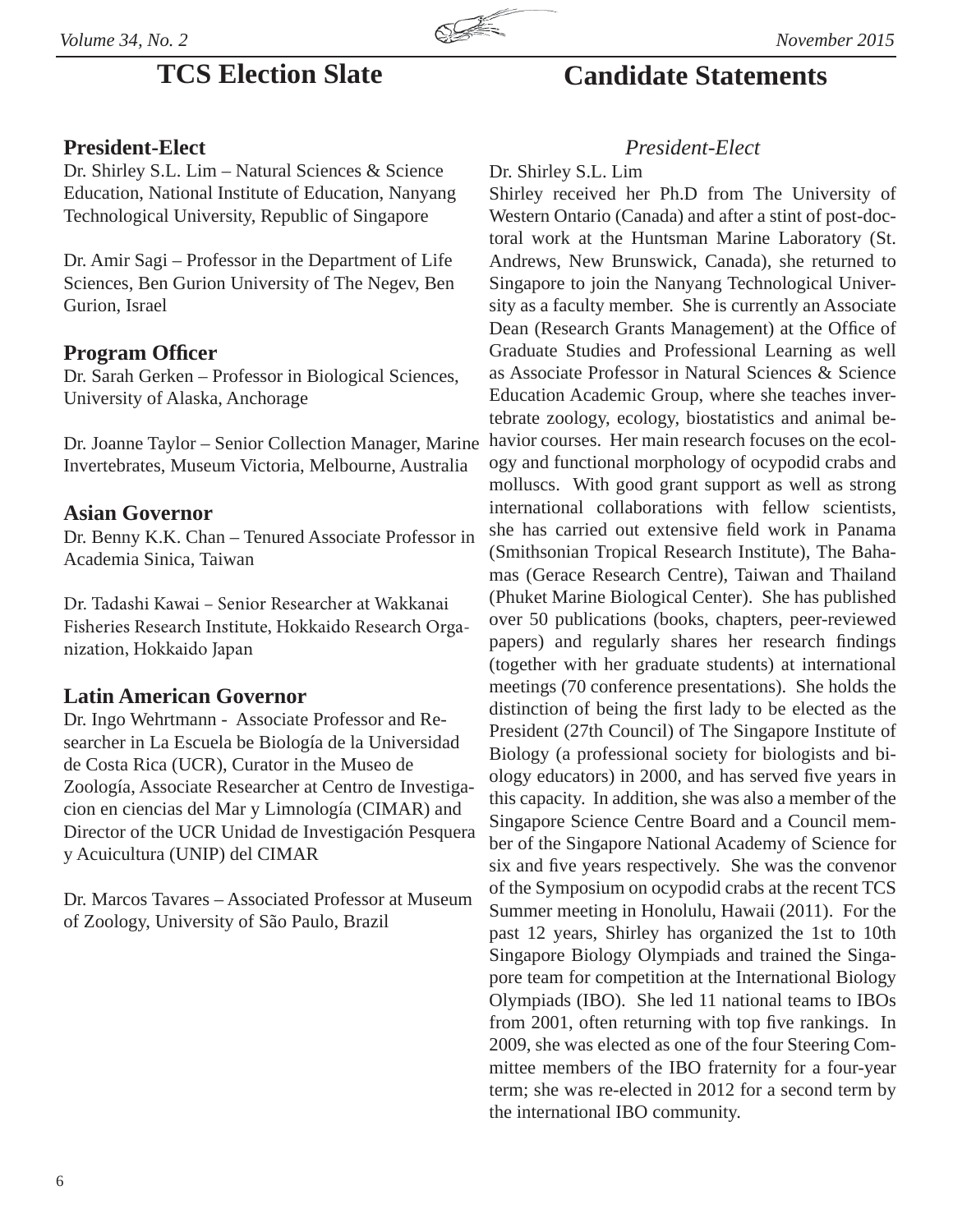

### *President-Elect*

Dr. Shirley S.L. Lim, *cont.*

She successfully co-chaired the 23rd IBO Organizing Committee that Singapore hosted in July 2012, with 59 countries' participation. In January 2012, she was elected as the Asian Governor of The Crustacean Society (USA) as well as the Vice-President (Executive Board) of the International Union of Biological Science's Commission for Biological Education (USA) for a two-year and three-year term respectively.



## *President-Elect*

### Dr. Amir Sagi

Amir Sagi is a Professor at the department of Life Sciences, Ben Gurion University of The Negev. Professor Sagi is Past President International Society for Invertebrate Reproduction and Development (ISIRD) and holds the Lily and Sidney Oelbaum Chair in Applied Biochemistry. He is also a Member of the National Institute for Biotechnology in the Negev (NIBN), co- Founder of Enzootic Ltd, and Former Dean of the Faculty of Natural Sciences. Professor Sagi is the recipient of the Global Aquaculture Alliance's inaugural Novus Global Aquaculture Innovation Award for 2013 and the 2014 Landau prize for Sciences and Arts. The awards were granted, among other achievements, for the discovery of the Insulin like androgenic gland hormone (IAG) in decapods and establishing the first RNAi-based biotechnology in aquaculture (crustacean monosex culture).

Crustacean models are employed in the laboratory of Professor Sagi for the study of genes and gene products related to processes of sexual differentiation and skeletal bio-mineralization. Control of the above events has been enabling the development of biotechnological tools for crop improvement via crustacean monosex culturing, such as the first application of RNAi-based biotechnology in the field of aquaculture.

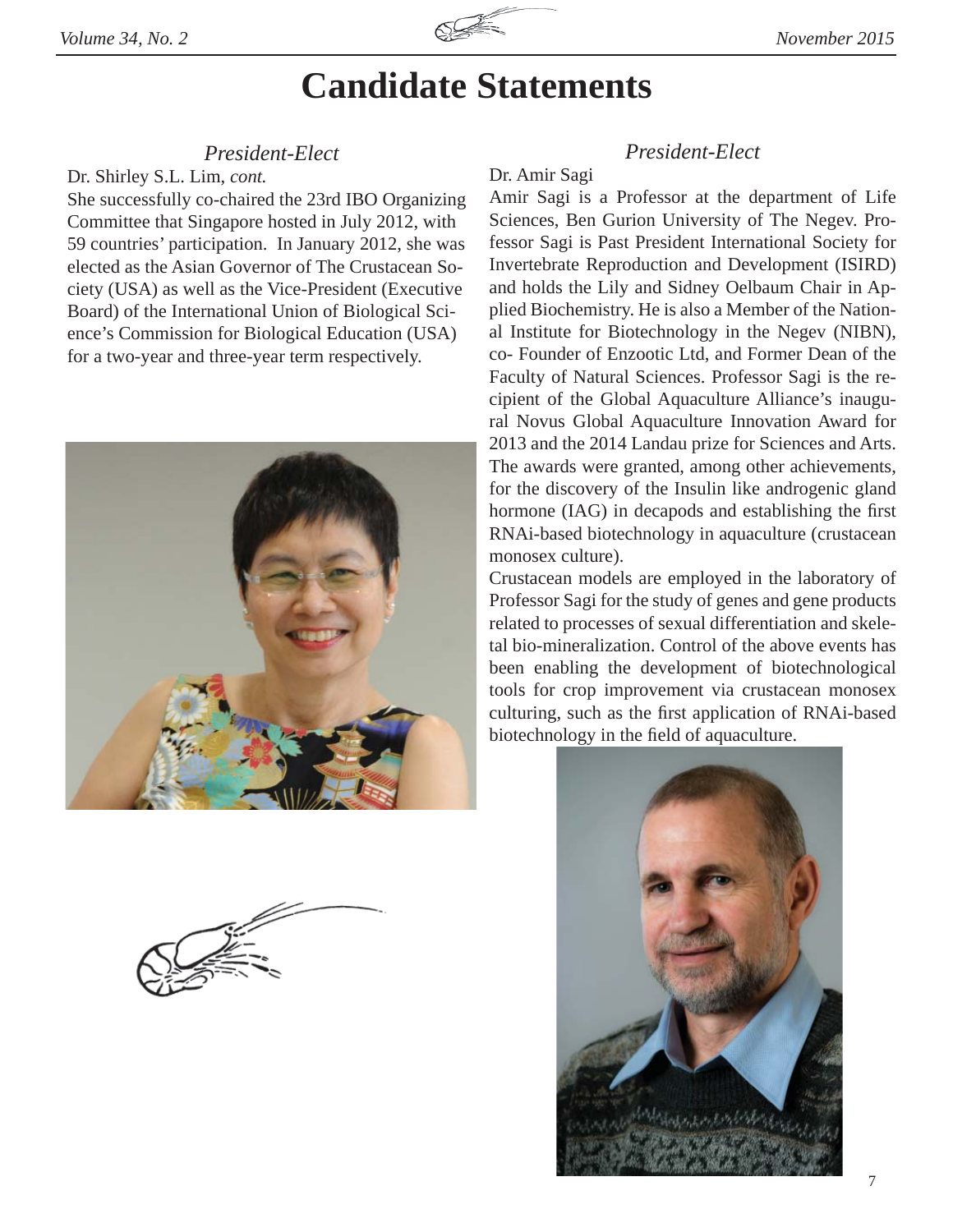

## *Program Offi cer*

### Dr. Sarah Gerken

I have been interested in crustaceans since my undergraduate degree in Marine Biology, which included courses in invertebrates, intertidal organisms and kelp forest ecology at UC Santa Cruz, in the wonderfully diverse marine environment of Monterey Bay. My MS was on the population ecology of a species of Nebalia (now *N. gerkenae* Haney & Martin 2000), and my PhD was on the systematics of the cumacean family Gynodiastylidae. My research is focused on the crustacean order Cumacea, particularly around Australia/ New Zealand and the North Atlantic. I have been a member of TCS since 1997, and am currently the editor of the Ecdysiast.



## *Program Offi cer*

### Dr. Joanne Taylor

The first conference I attended as an undergraduate was the 2nd European Crustacean Conference in Liège, Belgium (1996). At that point in my career I was thinking about doing a PhD, working as a research assistant in the Crustacea laboratory of Museum Victoria, and knew very little about crustaceans beyond basic morphology and how to identify some of the common decapods along the Victorian coast line. The conference was an absolute turning point in my career. It was here that I got to meet in person so many of the authors whose papers I was manually entering into our "database" or filing as hard copies in the dozens of reprint boxes that lined the walls of the offices and labs. These were the day's pre-pdf, pre-scanners and pre-online journals. Most of the delegates attending the conference were just starting to discover email and the web! My strongest memories of this meeting were the heated discussions, passionate arguments over posters and after talks and the feeling in general that whilst these colleagues were in each other's company, they were going to make sure they asked them absolutely everything they needed to know about their field of interest.

Times have changed of course but the value of conferences, especially for early career researchers have not. Now it is far more likely that you will have already had many email exchanges and the conference is a place to shake the hand of that colleague who sent you that hard to get pdf of an ancient publication or meet the recipient of a tissue sample you sent to assist in their research project. Conferences are particularly valuable for students to broaden their horizons and learn more about possible research projects beyond their lab.

For the past 14 years I have managed the Marine Invertebrates Collections at Museum Victoria. I get little time to conduct original research these days but continue to support the research activities of a wide network of local and international colleagues through the provision of specimens and data for loan and exchange. I attend as many meeting as is possible as I really enjoy fostering collegial relationships and helping others gain access to the treasure trove of material held in Museum Victoria collections.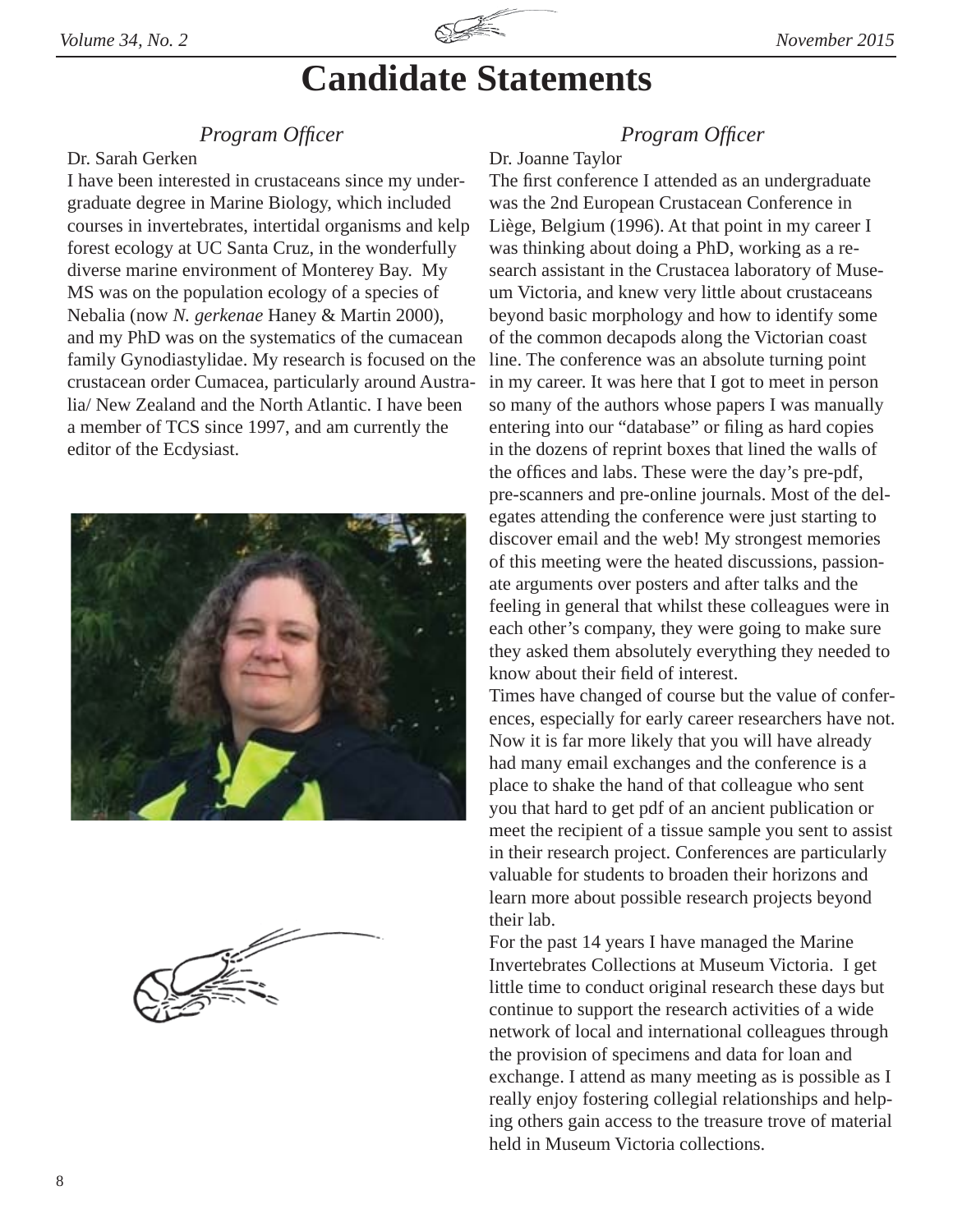

## *Program Offi cer*

Dr. Joanne Taylor, *cont.*

I am motivated to run for the role of TCS Program Officer as I would like to contribute to the fostering of new 'talent' in the field of crustacean biology by participating in the judging of student talks and posters and working with the TCS board to present programs that are inspiring and motivational.





## *Asian Governor*

## Dr. Benny K.K. Chan

I am a tenured Associate Professor in the Biodiversity Research Center, Academia Sinica, Taiwan. My research interests focus on intertidal ecology, phylogeography and biodiversity of barnacles. From 2000- 2015, I have published 5 books, 98 papers in international refereed SCI journals, focusing on intertidal and barnacle population ecology and biogeography. I have good international collaborations in Asia, especially in Japan, Hong Kong, Taiwan and Thailand. I have been invited speakers in Gordon Research Conferences in Hong Kong, SICB meeting in Charleston, USA and a marine biodiversity meeting in Hong Kong. I was the symposium organizer in barnacle symposium in the ICC8 in Frankfurt. I am really interested to contribute myself and passions to be the Asian Governor in the TCS and would like to promote memberships and participants in attending the TCS annual meetings from Asian countries.



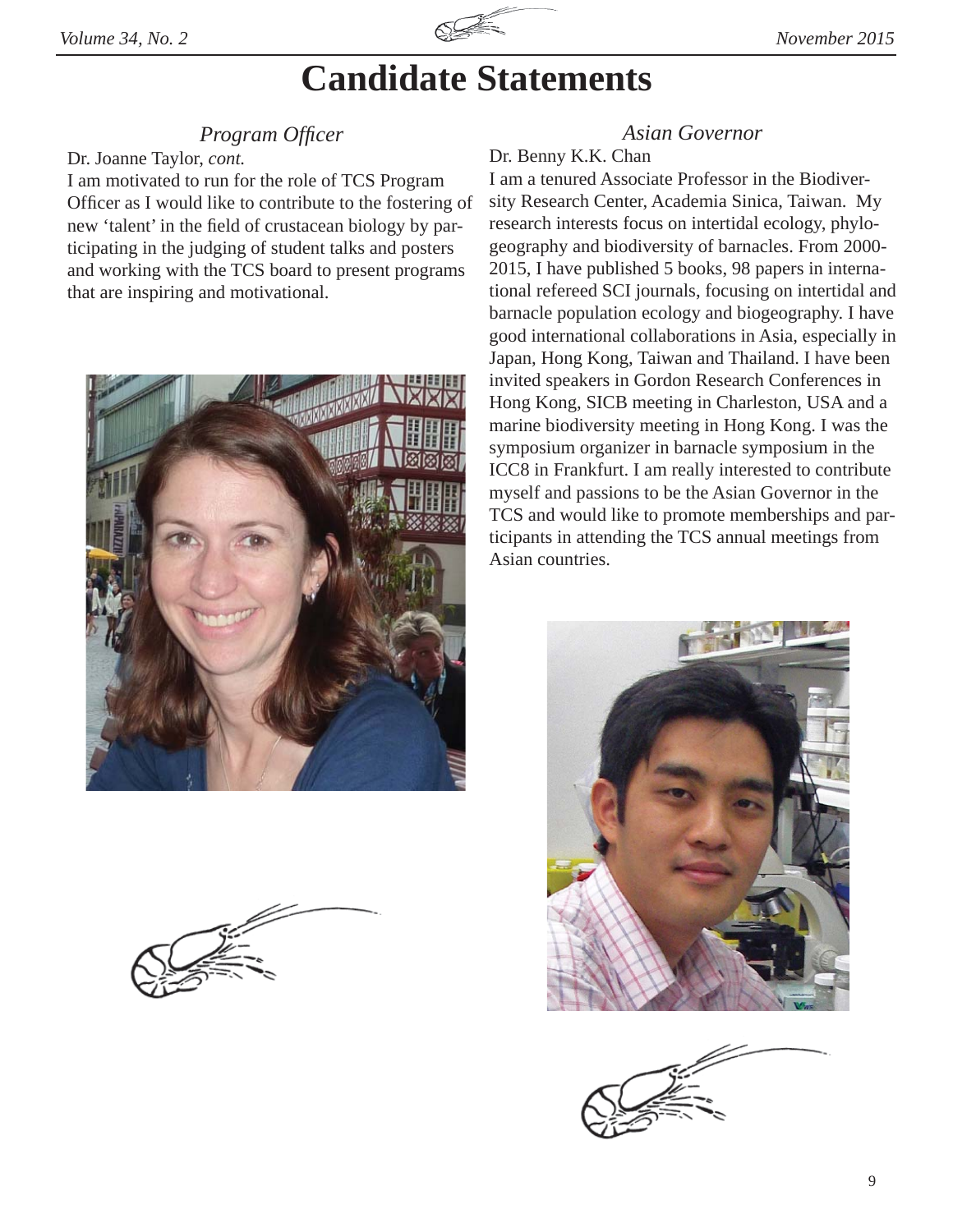

## *Asian Governor*

### Dr. Tadashi Kawai

Tadashi Kawai is completing a PhD in crustacean biology and aquaculture at the Kyushu University, Japan, and is employed as a senior researcher at Wakkanai Fisheries Research Institute, Hokkaido Research Organization, Hokkaido, Japan. His expertise in field is various, aquaculture, biology, conservation, ecology, environment (climate change), evolution, fisheries, larval development, species diversity, physiology, phylogeny, social education, systematics of crustacean, particularly crayfish and freshwater decapods. He has more than 80 peer reviewed publications, 3 monographs, 3 senior edited monographs. Tadashi has been a TCS member, has submitted to JCB since 2001. He is currently TCS liaison to the IAA (International Association of Astacology), has lead IAA and CSJ as board member since 2009. He promoted TCS by hosting various symposia or joint international meetings, Special Symposium "Crayfish Biology" in SICB 2013, San Francisco, U.S.A., Symposium "Conservation and biology of freshwater Decapoda" in ICC-8, Frankfurt, Germany, IAA & CSJ (Crustacean Society of Japan) Joint International Conference on Crustacea, IAA 20th meeting, Sapporo, Japan sponsored by TCS, TCS/IAA 2015, Sydney, Australia.

Tadashi is an active member of several conservation oriented organizations and has worked on committees of local and government of Japan, far-east Russia on various alien species issues and designation of endangered species.



## *Latin American Governor*

## Dr. Ingo Wehrtmann

During the last years, I have had the pleasure to serve as Latin American Governor for The Crustacean Society (TCS). One of the highlights was organizing the TCS Summer Meeting, for the first time in conjunction with the Association of Latin American Carcinologists (ALCARCINUS), in July 2013 in San José, Costa Rica. This meeting was well attended and carcinologists from 36 countries travelled to Costa Rica. For the first time, we allowed oral presentations in Spanish but with English slides, which worked perfectly and probably encouraged many young colleagues from Latin America to share the results of their ongoing research with the audience. In fact, 44% of the 175 participants were students, and several of them published their work in the conference proceedings in ZooKeys (http://zookeys.pensoft.net/browse\_ journal\_issue\_documents.php?issue\_id=628).

 During my period as Latin American Governor, TCS has increased the focus on recruiting new student members, and I am totally supporting this process, especially in Latin America. This is not an easy task, because TCS is still seen as a mostly North American society, and many (young) colleagues from the Latin American region are not completely aware of the benefits to be a TCS member. Therefore, my primary objective is to encourage Latin American carcinologists to join TCS, for example in order to participate in the different awards from TCS. Most applications (70%) come from the USA, and we have to promote these excellent student opportunities also in other regions such as Latin America.

 My principal research areas are decapod diversity in aquatic habitats, reproduction of marine and freshwater decapods, and fishery-biology of deepwater shrimps. I have published roughly 115 papers, one book about the marine biodiversity of Costa Rica, and I am referee of numerous journals. Since 2001, I am professor at the School of Biology of the Universidad de Costa Rica (UCR) and researcher at the Center of Marine Sciences and Limnology (CIMAR) of the UCR.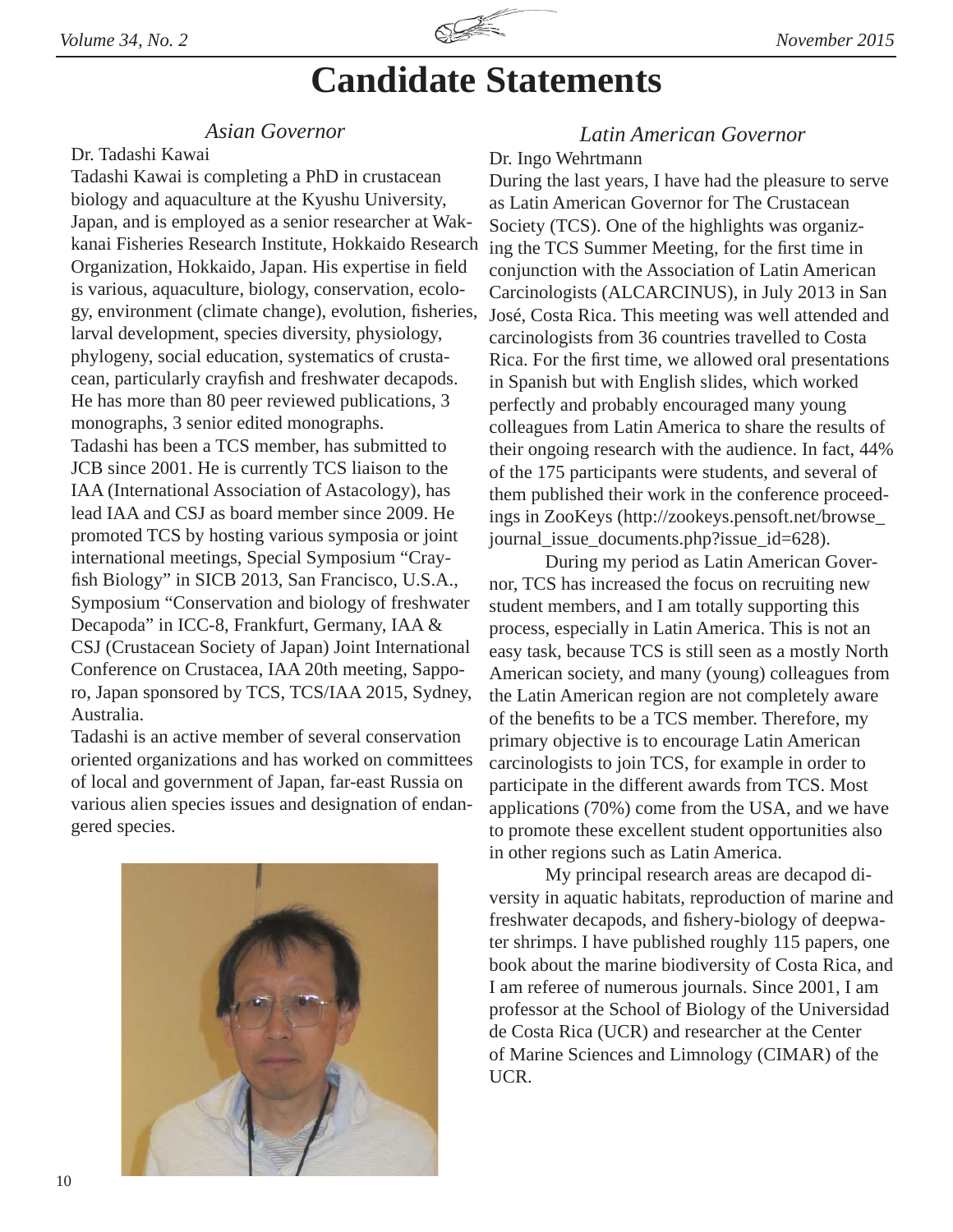

## *Latin American Governor*

Dr. Ingo Wehrtmann, *cont.*

I am founder and coordinator of the Unit for Fishery Research and Aquaculture (UNIP) of the CIMAR, curator of the Zoological Museum of the UCR, co-founder and treasurer of the Latin American Association of Carcinologists (ALCARCINUS), associated/subject editor of Latin American Journal of Aquatic Research (Chile), Nauplius (Brazil), Marine Biology Research, and ZooKeys.



## *Latin American Governor*

### Dr. Marcos Tavares

Marcos Tavares received his M.S. in Zoology from the National Museum, Federal University, Rio de Janeiro in 1989 and a Ph.D. in Zoology from the Université Pierre et Marie Curie and Muséum national d'Histoire naturelle, Paris, in 1994. Dr. Tavares is presently Associated Professor at Museum of Zoology, University of São Paulo, where he is also the Museum's director. Beginning in 1999, he is Correspondent du Muséum national d'Histoire naturelle, Paris, and Research Associate with the National Museum of Natural History, Smithsonian Institution since 2010. He is a member of a number of professional societies, including the Sociedade Brasileira de Carcinologia, Associacion Latino-Americana de Carcinologia, The Crustacean Society, and The Brazilian Zoological Society. He has served on the Crustacean Society Nomenclature Committee, as TCS Latin American Governor (2001-2003), on the TCS Review Committee to review the policies and workings when our society turned 20-years old, the Brazilian Government Department "Ministério do Meio Ambiente" (REVIZEE), the Zoology Committee of the Brazilian National Research Council, 2013-2016 (CNPq). Dr. Tavares has served as Guest Editor, Zoosystema, Paris; Editor of Nauplius, 2006-2010 (Brazilian Journal of Carcinology); and is current Associated Editor of Zoologia (Brazilian Journal of Zoology). His research interests include the systematics, zoogeography, and biology of decapod crustaceans, world-wide. He has published widely, including numerous peer-reviewed papers, abstracts, technical reports and book articles. He has been an active participant at a number of international meetings.

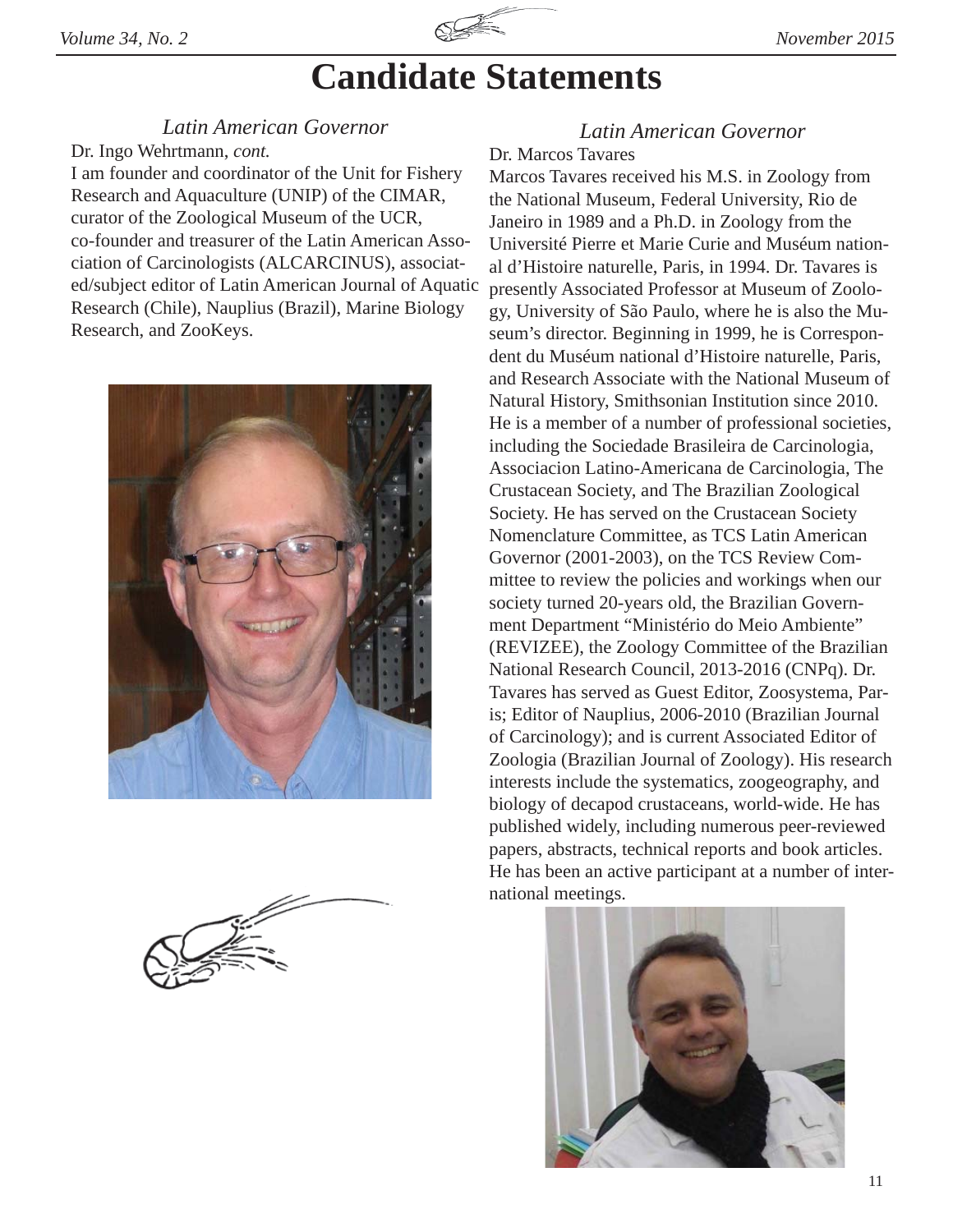

## **Proposed By-law Amendment**

## **Proposed TCS By-Law Change:**

In order to expand the scope of the role of Secretary, the TCS Executive and Board propose an amendment providing for oversight of the TCS website. The current by-laws provide Points 1-4 under the duties of Secretary, to which we propose addition of Point 5.

E. Secretary. The Secretary shall have the responsibility of seeing that complete records of the Society are kept, and that minutes of meetings of the Executive Committee and of the annual business meeting of the Society are recorded.

Duties of the Secretary:

1. The Secretary shall make a record of all Board and busi¬ness meetings of the Society.

2. The Secretary shall be responsible for all arrangements for meetings not specifically assigned to the Program Officer.

3. The Secretary shall be responsible for reporting to the press the important activities of the Society (if deemed appropriate).

4. The Secretary shall be responsible for such activities as organization of the Society-wide elections and the Society's newsletters (this activity may be delegated to a newsletter editor).

5. The Secretary shall edit the Society website, or shall supervise this activity if it is delegated by the Secretary to a webmaster

## **Francesca Gherardi Memorial Prize 2016**

The Francesca Gherardi Memorial Prize of 5,000 Euro is an annual award, given by the Department of Biology, University of Florence, Italy, to a young researcher who demonstrates outstanding ability in the fields of Crustacean Behaviour and/or Invasion Biology.

The late Professor Francesca Gherardi passed away suddenly on February 14th 2013. Before her death, she had been in the process of conducting outstanding, internationally recognised research on Crustacean Behaviour and the Biology of Invasive Alien Species. She taught Zoology and the Conservation of Natural Resources at the University of Florence, and deserved the title of Full Professor, which unfortunately arrived too late. Her friends' hope is that the research she began will continue, and that her name and friendly, enthusiastic personality can serve as an example to young

researchers at the beginning of their scientific careers.

The prize money is donated by the Gherardi family in memory of their beloved relative. The prize commemorates Prof. Dr Francesca Gherardi, and is in recognition of the fine example that she set for young scientists.

> Detailed information on the Francesca Gherardi Memorial Prize is on the web at: http://www.bio.unifi .it/vp-118-francesca-gherardi-prize.html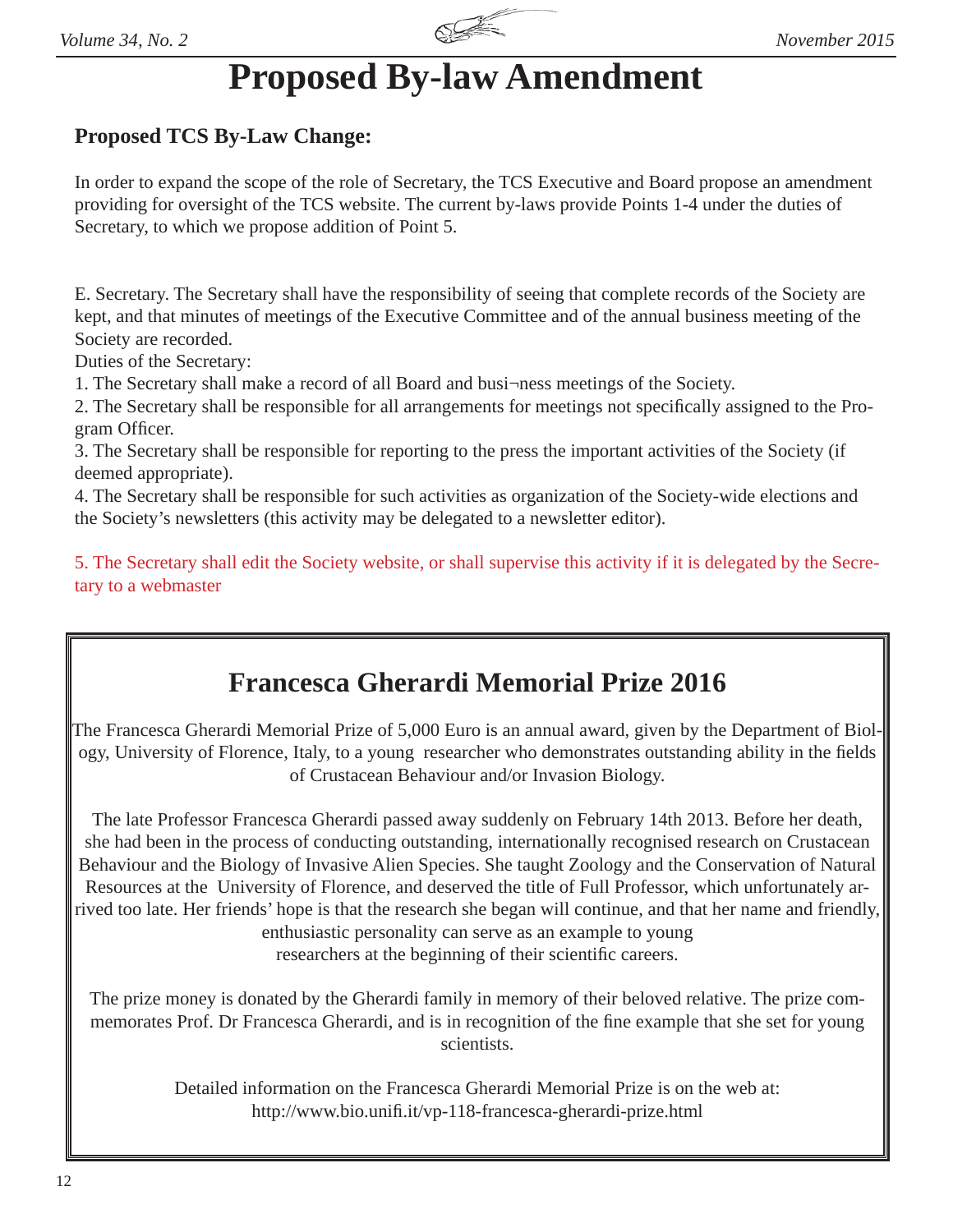

## **TCS Best Student Paper and Best Student Poster Awards Sydney, 2015**

The Crustacean Society (TCS) is pleased to announce the winners of the Best Student Paper and Poster Competition held during the summer meeting of the society, July 19-23, 2015, in Sydney, Australia. There were 29 high quality competitors. The Best Student Oral Presentation Award was presented to Cara Van Der Wal (University of Sydney) for her talk entitled, "Phylogeny and evolution of the mantis shrimp" (with co-authors S. Ahyong, S. Ho and N. Lo). We also awarded "highly commended" status to three additional talks by Adnan Shahdadi (University of Regensburg, Germany), Justin Ng (Nanyang Technological University, Singapore) and Chun-Chieh Wang (National Taiwan University). The Best Student Poster Award was presented to Jennifer Chandler (University of the Sunshine Coast, Australia) for her poster entitled "Closing the gaps in the male sexual-development pathway of the Eastern spiny lobster, Sagmariasus verreauxi" (with co-authors J. Aizen, N. Gandhi, R. Mancera, A. Elizur, S. C. Battaglene and T. Ventura). A "highly commended" status was awarded for the poster presented by Raquel Buranelli (University of São Paulo, Brazil). Each Best Oral Presentation or Poster award consists of a certificate, US\$100 cash, and a one-year membership in The Crustacean Society, including subscription to The Journal of Crustacean Biology. TCS thanks those members who served as judges and all student participants.

Christopher B. Boyko Program Officer

**Best Student Oral Presentation Award Phylogeny and evolution of the mantis shrimp** Van Der Wal, C.1, S. T. Ahyong2, Simon Ho1 & Nathan Lo1 1University of Sydney, Australia 2Australian Museum cara\_vanderwal@live.com

Mantis shrimps (Stomatopoda) are an ecologically and economically significant crustacean group, acting as dominant predators in coastal ecosystems and serving as an important fishery resource in many coastal communities. Despite their importance, the

phylogeny and evolution of stomatopods is subject to ongoing study. Accurate taxonomic and systematic knowledge underpins our ability to manage and conserve biodiversity, but many stomatopod species await description. Although phylogenetic analyses of mantis shrimp have been conducted in the last two decades, these were based primarily on morphological data. Therefore, previous hypotheses have not been extensively testing using molecular methods. To this end this study performs the first molecular phylogenetic analysis of the largest stomatopod family, Squillidae, describing new squillid species and assessing the monophyly of genera. This was performed through the use of mitochondrial and nuclear markers. Additionally, we estimate the timeframe for the evolution of the Stomatopoda as a whole, through the use of fossils and molecular clock analyses. These analyses will provide significant insights into when/how the remarkable mantis shrimps evolved. This project will lead to an improvement in our understanding of squilloid evolution, via the description of new species, and possibly new genera in a refined higher-level classification.

## **Highly Commended Student Oral Presentations Phylogenetic reconstruction and taxonomic revision of the genera Parasesarma & Perisesarma (Brachyura: Sesarmidae)**

Shahdadi, A. & C. D. Schubart (Universität Regensburg, Germany) Adnan.shahdadi@biologie.uni-regensburg.de

The thoracotreme crab family Sesarmidae consists of 30 genera and is among the most diversified and ecologically important taxa of mangroves worldwide. Even if the family in its current composition seems to be a monophyletic taxon, intrafamilial taxonomy and phylogenetic relationships are far from being resolved. The genera *Parasesarma* de Man, 1895 and *Perisesarma* de Man, 1895 are among the most conspicuous and speciose taxa of the family. The two genera share a lot of morphological similarities and their distinction only depends on the absence (in *Parasesarma*) or presence (in *Perisesarma*) of an epibranchial tooth which may be of questionable phylogenetic value.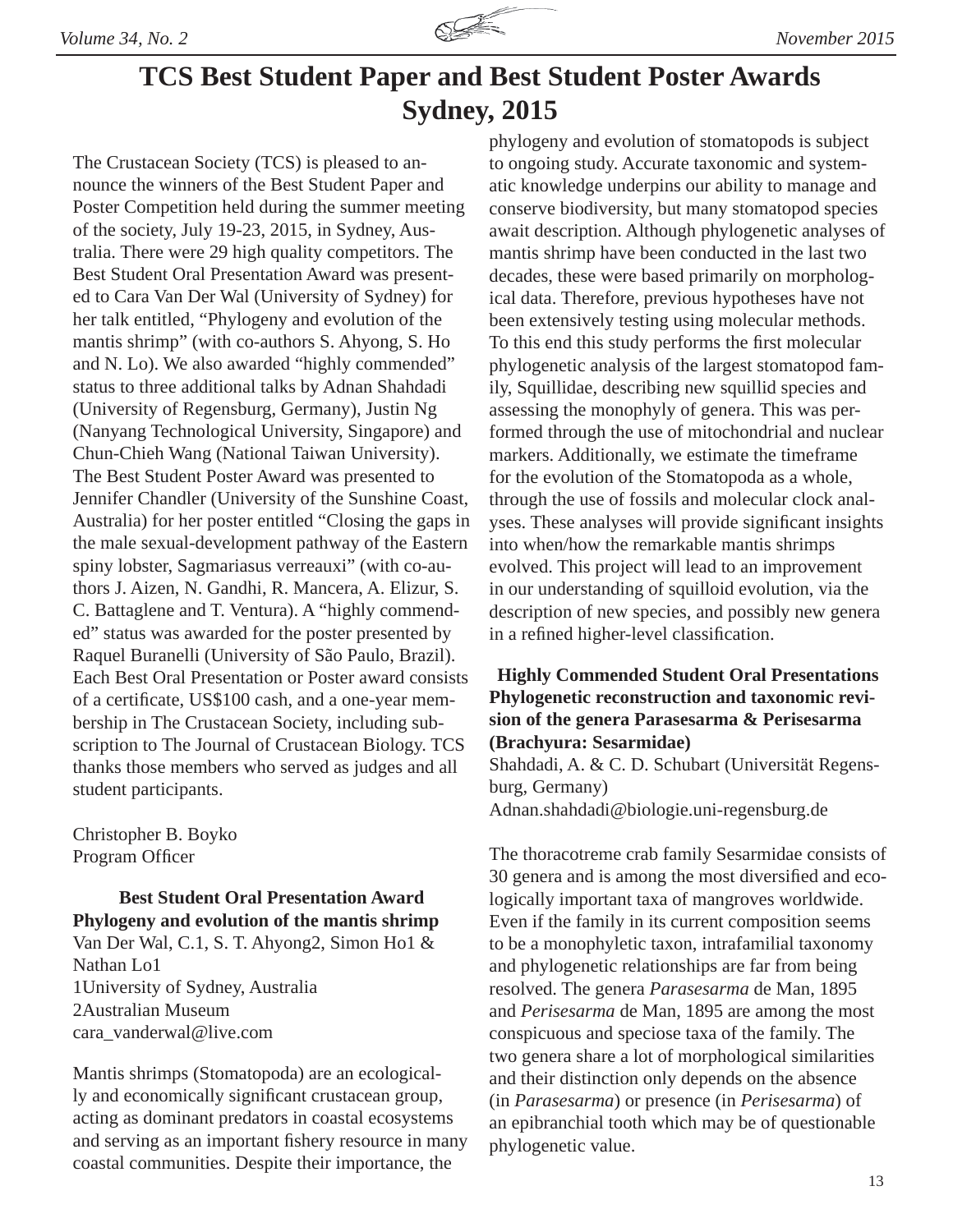

## **TCS Best Student Paper and Best Student Poster Awards Sydney, 2015**

Accordingly, previous studies revealed that these genera are not morphologically and genetically homogenous. Preliminary molecular data also show that they are not reciprocally monophyletic groups. Our study is designed to evaluate the monophyly of the two genera and to document morphological and molecular heterogeneity within the genus *Perisesarma*. Initial results confirm that the epibranchial tooth is not a good diagnostic feature at generic level, because of its inconsistent presence and shape. Molecular evidence shows that most species of these two genera (except some morphologically aberrant ones) form a solid common clade. Our data also confirm heterogeneity in the genus *Perisesarma* both genetically and morphologically. These evidences call for some rearrangements and a new taxonomic classification concerning these taxa.

## **Different grooming and water-circulation rates in two fi ddler crab species: evidence of adaptation to habitats?**

Ng, J. & Shirley Lim (Nanyang Technological University, Singapore) justinnjj@hotmail.com

The grooming and water-circulation behaviour of two species of fiddler crabs, *Uca vocans* and *U*. *annulipes* collected from a lagoonal beach on Pulau Hantu Besar, Singapore, were studied. Sediment samples from the microhabitats of both crabs were collected to prepare three different sediment concentrations for the grooming behaviour study. A sediment layer was applied on the frontal area including the third maxilliped of each crab and the time taken for the crab to remove the sediment layer was taken as the rate of grooming. Crabs were then desiccated, placed in muddy or sandy substrate with a thin film of coloured water, and the time taken for the crab to expel water was determined to investigate the rate of water-circulation. Results indicate that if size is held constant, female *U. vocans* and *U. annulipes*  groom faster than their male counterparts; evidence suggests this is due to the sexually dimorphic enlarged cheliped in males which rendered it useless in grooming. In general, for any given size of crab, *U. vocans* groom and expel water at a faster rate

compared with *U. annulipes*. These results provide evidence that *U. vocans* has a more efficient water-circulation system compared with *U. annulipes*. As *U. vocans* reside in more muddy habitats where they are consistently more exposed to higher fractions of silt and clay content, it is proposed that these fiddler crabs compensate by possessing a more efficient water-circulation system to better adapt to their particular habitat.

## **Life history variation of the fairy shrimp**  *Branchinella kugenumaensis* **(Ishikawa, 1895) in Kinmen, Taiwan**

Wang, C.-C., J.-Y. Liu & L.-S. Chou (National Taiwan University) webberpy@gmail.com

Large branchiopods have evolved specific life history adaptations to their stochastic habitats. They face a tradeoff between early reproduction to reduce abortive hatching and growing to larger size before reproducing to increase fecundity. A previous study demonstrated that the fairy shrimp *Branchinella kugenumaensis* in northern Taiwan utilizes both determinate and indeterminate growth patterns according to hydroperiod. Recently, we discovered a *B. kugenumaensis* population in Kinmen, with a generally stable and much longer hydroperiod. Field surveys were conducted during two hydroperiods, which lasted 49 and 58 days in spring and summer respectively. Thirty individuals were sampled randomly each day, and life history traits including the time to first clutch, longevity, length at first clutch, and maximum length, were recorded and compared between the two cohorts. We found that although the spring cohort matured later and survived longer, both the length at first clutch and maximum length were significantly smaller than in the summer cohort. As a whole, while the spring cohort showed indeterminate growth, whereas the summer cohort displayed determinate growth. Our results demonstrate that *B. kugenumaensis* cohorts in Kinmen have adopted different life history strategies under varied hydroperiods. In the longer hydroperiod, *B. kugenumaensis* was inclined towards increasing fecundity by reproduction after growing to an optimal size.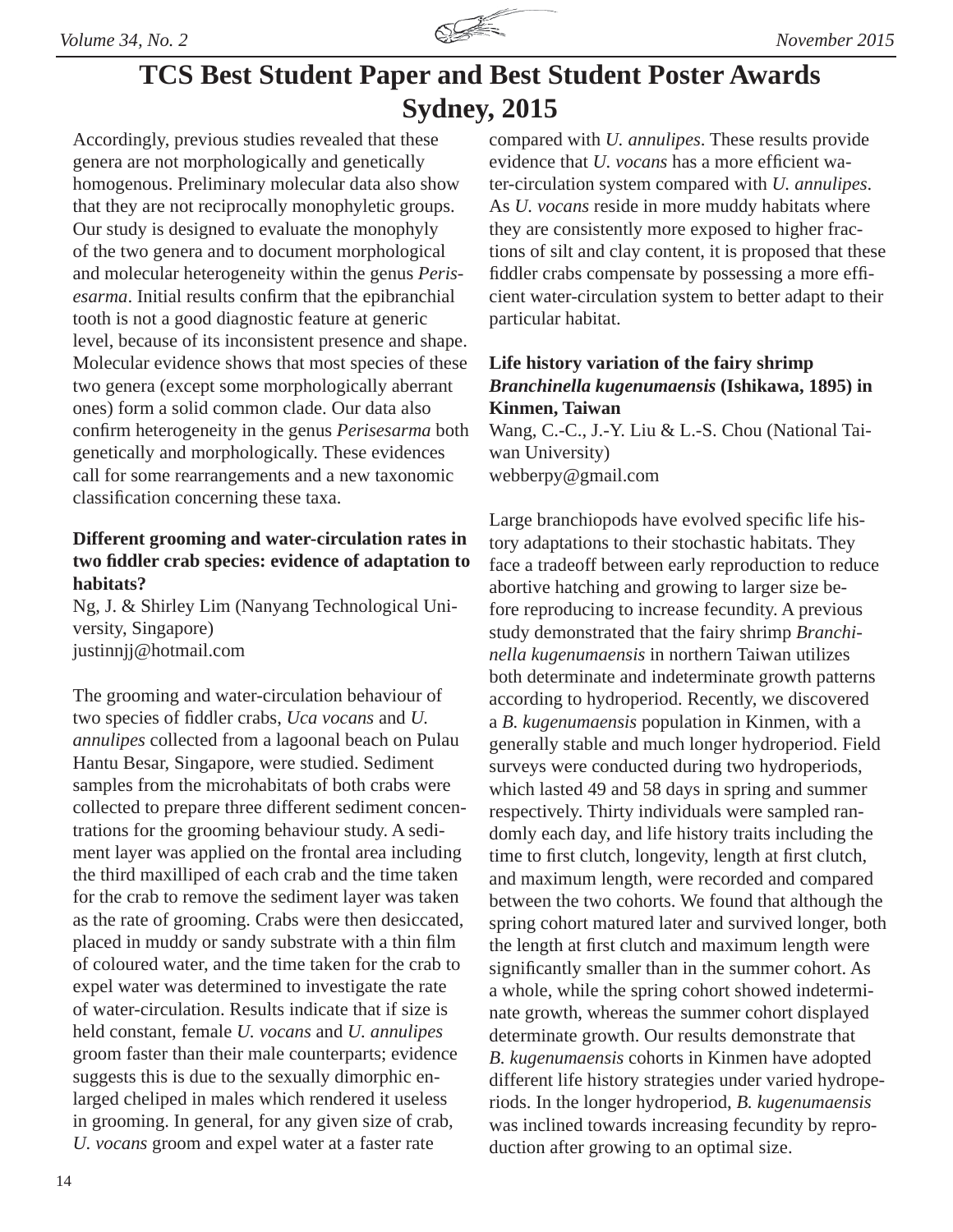

## **TCS Best Student Paper and Best Student Poster Awards Sydney, 2015**

In the shorter hydroperiod, *B. kugenumaensis* reduced the risk of abortive hatching by maturation at a smaller size, but kept growing and increased fecundity opportunistically as possible. Plastic life histories optimize *B. kugenumaensis* fitness in diverse hydroperiods.

## **Best Student Poster Award Closing the gaps in the male sexual-development pathway of the eastern spiny lobster,** *Sagmariasus verreauxi*

Chandler, J. C.1, J. Aizen1, N. Gandhi2, R. Mancera2, A. Elizur1, S. C. Battaglene2 & T. Ventura1

1University of the Sunshine Coast, Australia 2IMAS, Tasmania jennifer.chandler@research.usc.edu.au

The eastern spiny lobster, *Sagmariasus verreauxi*, is a species of commercial importance in aquaculture. As a crustacean of the class Malacostraca, male sexual-differentiation is regulated by the male-specific androgenic gland (AG), which secretes the insulin-like AG hormone (IAG). Although the masculinising effect of IAG is well understood amongst Decapoda, there are significant gaps in our understanding of the entire, integrated male sexual-development pathway (SDP). Hence our research has focussed on characterising the endocrinology of IAG, as well as identifying the genetic determinants that act upstream of the hormone in sexual-development. Through targeted screening of a de novo assembled transcriptome, we have identified an insulin-binding protein (Sv-IGFBP) and additional insulin-like peptides (Sv-ILP1, Sv-ILP2) and characterised their binding interactions in silico. This highlights that IAG functions as part of an integrated insulin-signalling system. These targeted discoveries have been combined with a whole-organism level approach, using differential expression analyses to isolate up-regulated and specific transcripts with a putative function in the SDP. Comparisons between the mature AG and non-AG tissues did not highlight any key sex-determinants but did reaffirm the fundamental function of the AG in producing IAG and ensuring its bio-availability. However, inter-sex

comparisons demonstrated that the manifestation of masculinity is most pronounced in certain tissues: the testis and antennal gland. With this guidance, targeted screening enabled us to identify four Sv-Dmrt transcripts (genes known to have a conserved function in sex-determination). These distinct genetic regulatory elements warrant further investigation and highlight that the AG functions within a complex SDP.



Sydney TCS Mid-Year meeting Icebreaker Photo provided by Joanne Taylor.

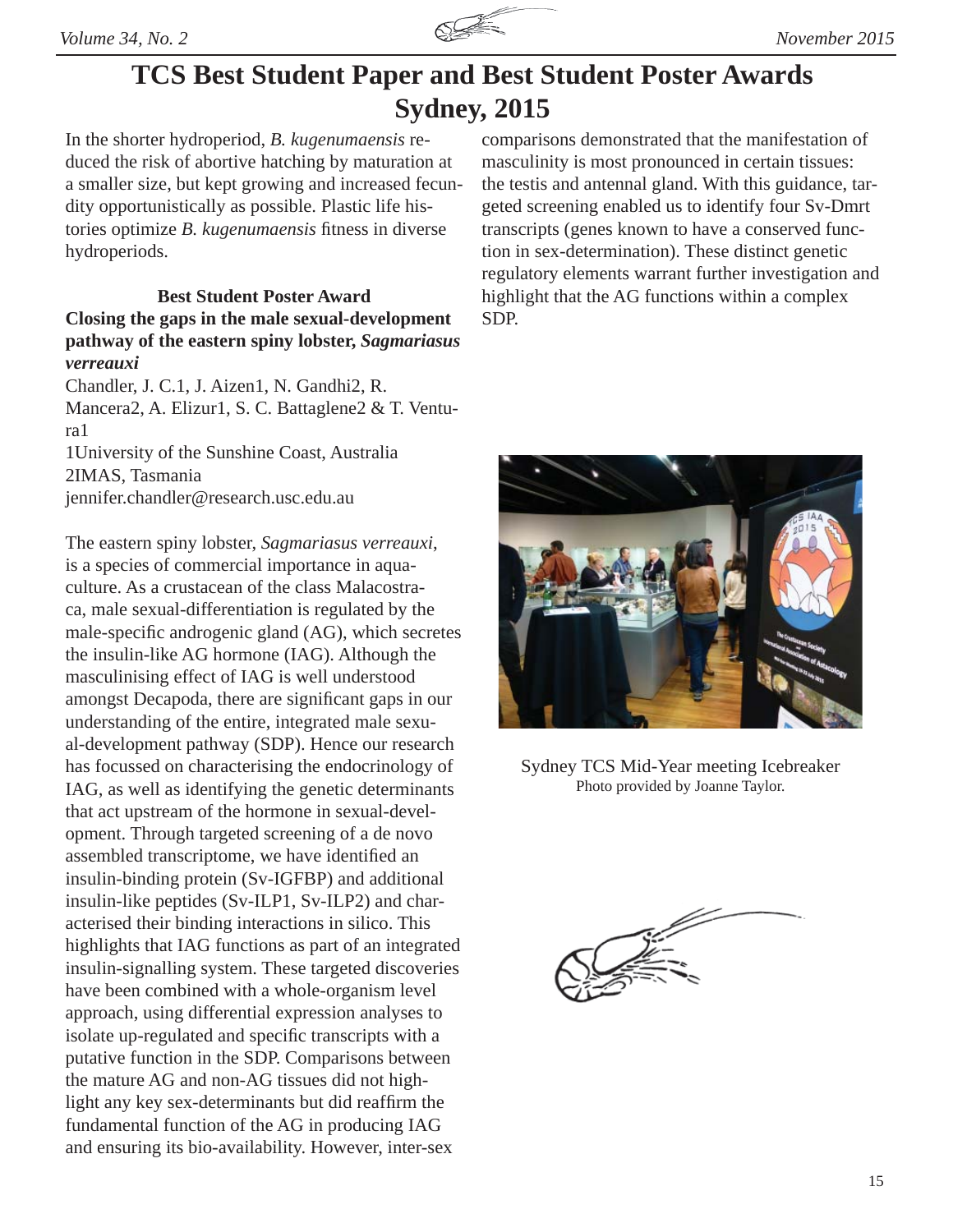

## **TCS Best Student Awards Sydney TCS Scholarship Awards**

## **Highly Commended Student Poster Genetic variability among populations of the mangrove crab** *Ucides cordatus*

Buranelli, R.1,2, D. L. Felder3 & F. L. Mantelatto1 1, 2University of São Paulo, Brazil 3University of Louisiana at Lafayette, Louisiana, USA raquel.buranelli@gmail.com

Analysis of genetic variability can be considered as a central topic in conservation genetics as well as the preservation of the species as dynamic entities adaptable to environmental changes. Considering that populations with higher stocks of genetic variation have higher probabilities of including genotypes capable of withstanding extreme environmental changes, the aim of this study was to evaluate the population variability using the mangrove crab species *Ucides cordatus* as model to assess the quality of gene flow and the genetic differentiation between distant populations. Considering this species as economic importance the results can be useful for further management strategies. The genetic variability was analyzed by the construction of a haplotype network using partial sequences of the gene COI of 55 specimens sampled in 22 localities, including the latitudinal geographic limits of this species distribution (from USA to Brazil). The genetic differentiation was analyzed by means of an Analysis of Molecular Variation (AMOVA). The haplotype network revealed haplotype sharing, with no division of the haplotypes into groups. The AMOVA revealed that most part of the variation was found inside the populations and not between them. Our results indicate low genetic structure, no significant restriction of gene flow and low genetic differentiation between distant populations. The overfishing and the amount of resources extracted over the years, particularly in the Brazilian territory, have reduced the natural stocks of this species, which may have contributed to the loss of genetic variation, especially in South America.

## **Congratulations to all the best student paper and poster awardees!**

## **The Crustacean Society congratulates all three recipients of the 2015 Graduate Scholarships and encourages students to apply for these awards.**

The Crustacean Society (TCS) annually awards scholarships in graduate studies on crustaceans, one each in the areas of (1) Population Genetics and/or Physiology, (2) Ecology and/or Behavior (sponsored by Loligo Systems), (3) Systematics, Biogeography, and/or Evolution, (4) Anatomy or Paleobiology, and (5) Larvae and Development.

This year, we received applications in the first three categories and are very pleased to announce the recipients.

In the category of Population Genetics and/or Physiology, the awardee is **Magalie Valere-Rivet** (Department of Earth and Biological Sciences at Loma Linda University, California, USA), **Hypoxia Studies in** *Pagurus samuelis.* 

The awardee in Ecology and/or Behavior is C**hristine Ewers-Saucedo**, (University of Georgia), **The evolution of androdioecy in an outcrossing crustacean.**

The awardee in Systematics, Biogeography, and/ or Evolution is **Eleanor Caves** (Duke University), **Cleaner Shrimp and Client Fish: Using Phylogenetics to Understand the Evolution of Visual Signals, Signaling Traits, and Mutualistic Interactions.**

The Crustacean Society (TCS) annually awards one \$500 Denton Belk Memorial Scholarship in Graduate Studies (focusing on large branchiopod research) and five other \$500 scholarships in graduate studies on crustaceans, one each in the areas of (1) population genetics and physiology, (2) ecology and behavior, and (3) systematics, biogeography, and evolution, (4) anatomy or paleobiology, and (5) larvae and development.

**The deadline for applications is FEBRUARY 28, 2016.**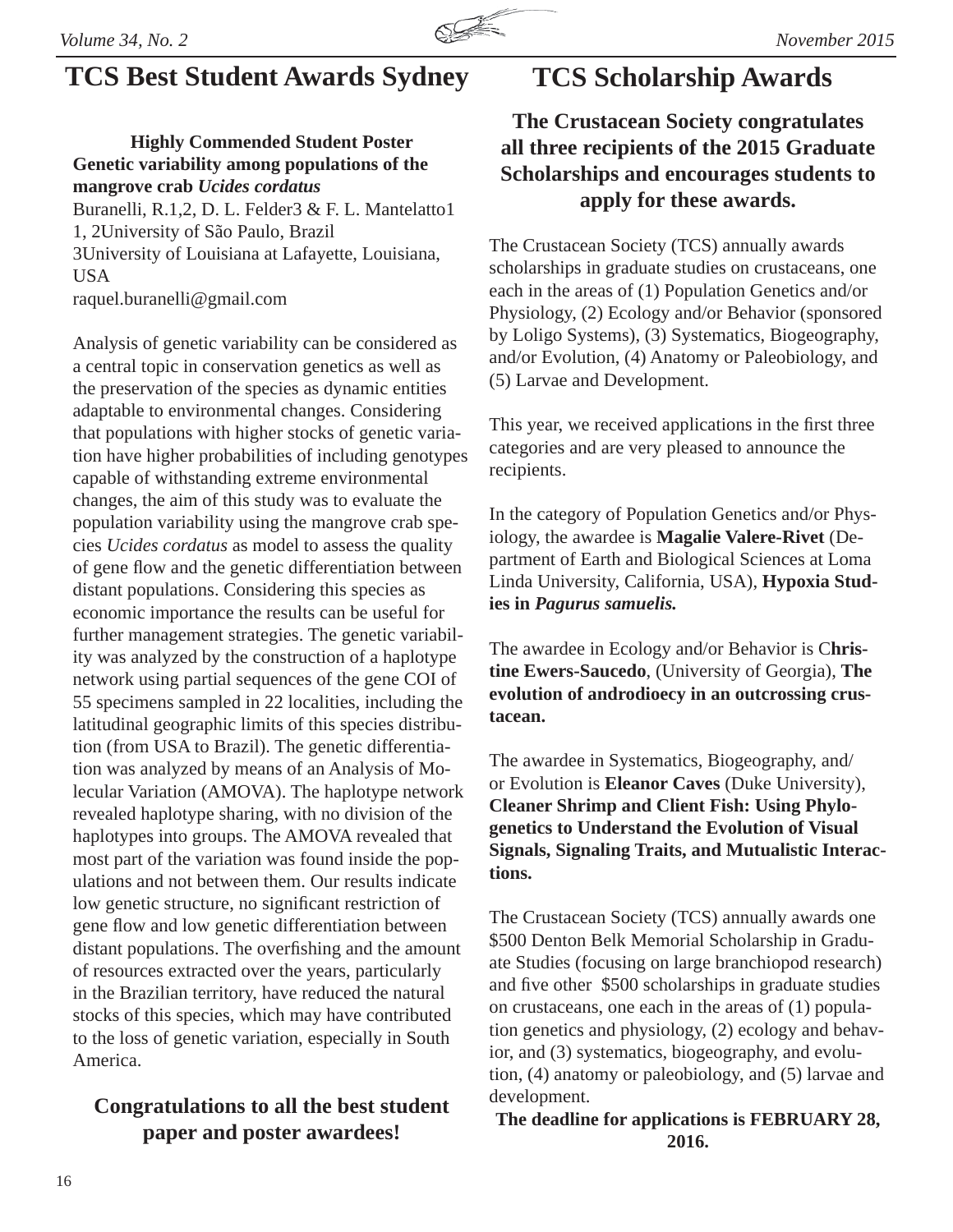

## **MICHAEL TÜRKAY (3 APRIL 1948 TO 9 SEPTEMBER 2015)**



Prof. Dr. Michael Türkay at the Senckenberg Research Institute and Natural History Museum, Frankfurt am Main, Germany, left us far too prematurely this September. Michael was a giant in the world of carcinology. Author of a large and influential body of work spanning some four decades, an expert on brachyuran crabs, mentor to a new generation of carcinologists, wonderful teacher, guest and research sponsor to carcinologists the world over, expedition leader, organizer of memorable meetings and world congresses on carcinology, oceanographer, prolific source of information on the marine world, and gourmet par excellence, Michael's wit, knowledge, and hearty laughter will be missed around the world. A full tribute to Michael will be published in the next issue of the Journal of Crustacean Biology. (Photo: Moritz Sonnewald)

Peter Castro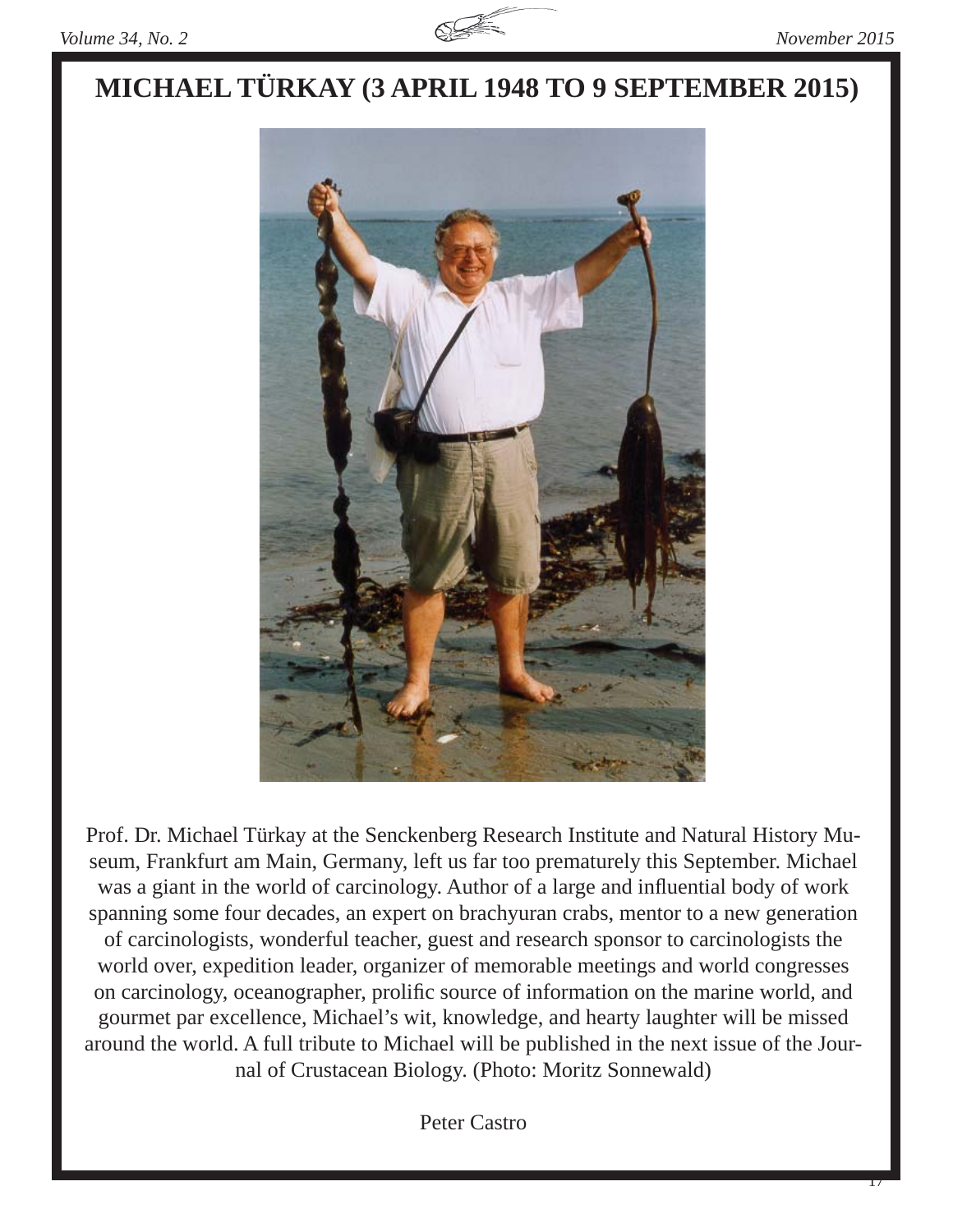

## **TCS Mid- Year Meeting, Sydney 2015**

## **The Crustacean Society and International Association of Astacology 2015 Mid-year Meeting, Sydney, Australia.**

From the 19th-23rd July TCS President Shane Ahyong was a wonderful host for the joint TCS-IAA mid-year meeting in his home town of Sydney. With the assistance of Tadashi Kawai (IAA Secretary) and the organising committee, the delegates were warmly welcomed at the icebreaker held in the Skeleton Gallery of The Australian Museum; the perfect setting for the meeting. Established in 1827 it is the oldest museum in Australia, with a long history of crustacean research and the most extensive crustacean collection in the Southern Hemisphere. Needless to say the collection staff in the Marine Section were run off their feet with many delegates using the opportunity to examine the collections before, during and after the conference. Many thanks to Steve Keable and his team for expertly hosting these visitors throughout the week.

Delegates were formally welcomed to the Museum by the affable Director and CEO Kim McKay. She acknowledged the traditional owners of the land; a ceremony at the start of public meetings in Australia that acknowledges the traditional custodians and caretakers of the land and waterways, and thanks the Elders past and present. After this formal welcome the first of the invited keynote speakers took to the podium. Justin Marshall from the University of Queensland spoke on the topic of vision in Stomatopods: comparisons with other crustaceans and lesser animals. He discussed how the rapid and comprehensive visual sensor used in Stomatopods is analogous to but far better than a satellite! Shane had an "I told you so" look when most of the crowd were forced to agree that Stomatopods really are one of the coolest crustaceans. The remainder of the day was devoted to talks on the themes of "Biodiversity and Climate Change", "Crustacean Fisheries", "Biology of Peracarids" and "Biodiversity".

The Monday evening was dedicated to the poster session. All of the posters were displayed for the duration of the meeting in the Chapman Gallery where the beautiful Albert Chapman Mineral Collection is displayed. Many of the posters were presented by students who all did a fabulous job of presenting their research and I'm sure they appreciated the feedback and encouragement from the attendees. The posters were available for the general public to view for the remainder of the meeting and it was great to see High School groups filtering through and absorbing the content.

On Tuesday morning the second invited keynote speaker, Ronald Jenner, from the Natural History Museum, London, presented the talk "Chasing neglected venomous invertebrates: tales of convergent toxin evolution". A confident and highly entertaining talk followed with Ron having the enviable ability to present a highly complex subject in such an absorbable way. It was great to see the humble Remipede almost upstage Stomatopods! The remainder of Tuesday saw presentations on "Decapod and Stomatopod Phylogenetics", "Biogeography" and "Population Genetics". The free evening gave everyone the opportunity to catch up with old friends and make new connections.

Our final keynote speaker of the meeting, Alistair Richardson from the University of Tasmania, gave a thoroughly interesting account of Australian Crayfish. He compared Australasia's freshwater crayfish to the radiation in North America. Having spent 30 years studying freshwater crayfish Alistair's talk was full of imagery of many field trips where he spent hours pondering over burrows. The scene was set for the following session devoted to Freshwater Crayfish. After lunch we enjoyed sessions on "Evolutionary Ecology", "Biochemistry and Ultrastructure" and "Branchiopods". Special mention must be made to the high standard of student talks given throughout the meeting. Around a third of the talks were given by undergraduate and graduate students and the quality of the research and presentation was high.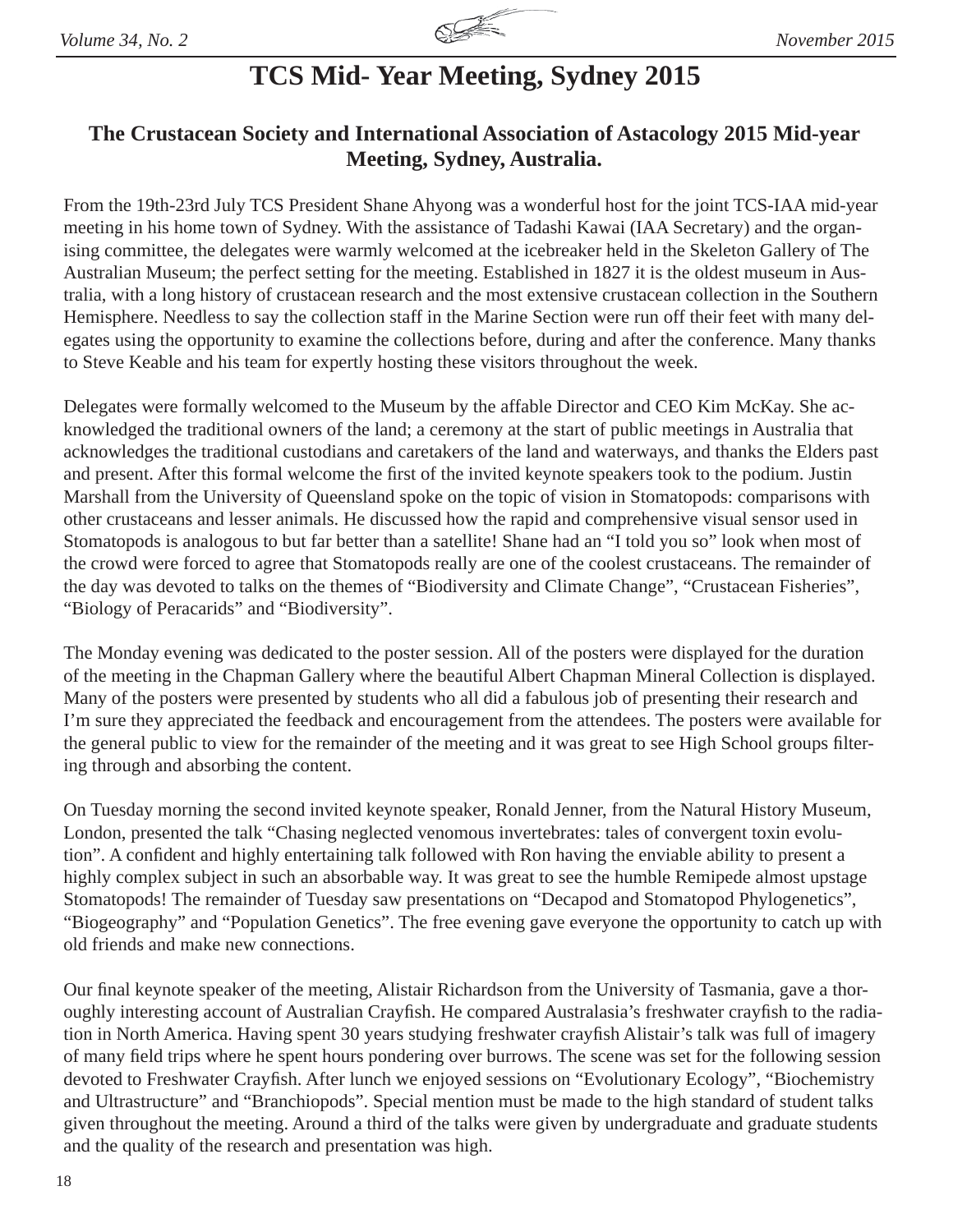

## **TCS Mid- Year Meeting, Sydney 2015**

### *cont.*

The evening Conference Dinner was held on the Museum Rooftop Annex, from which there are spectacular views across the city, St Mary's Cathedral and the Royal Botanic Gardens. We were treated to an exquisite menu designed by Chef Sebastien Lutaud especially for the conference using the finest sustainably harvested Australian seafood. It was a memorable evening and for me, the main course of spanner crab lasagne was the highlight! Some of the attendees managed to recover from the evening's festivities early enough to head next morning to the Sydney fish markets with their guide Lauren Hughes. Some chose to sleep-in before heading off on a Sydney Harbour cruise to take in the sights and visit the Sydney Institute of Marine Sciences at Chowder Bay. Alistair Poore was the perfect host who gave us some fascinating historical facts about the harbour. Lunch was served on board and a great morning was had by all attendees. Thanks Shane for a great meeting and to all of those Aussies who rallied together to assist with whatever was needed to help the conference run so smoothly.

Joanne Taylor

## **Sydney Conference Photo**



Photo provided by Joanne Taylor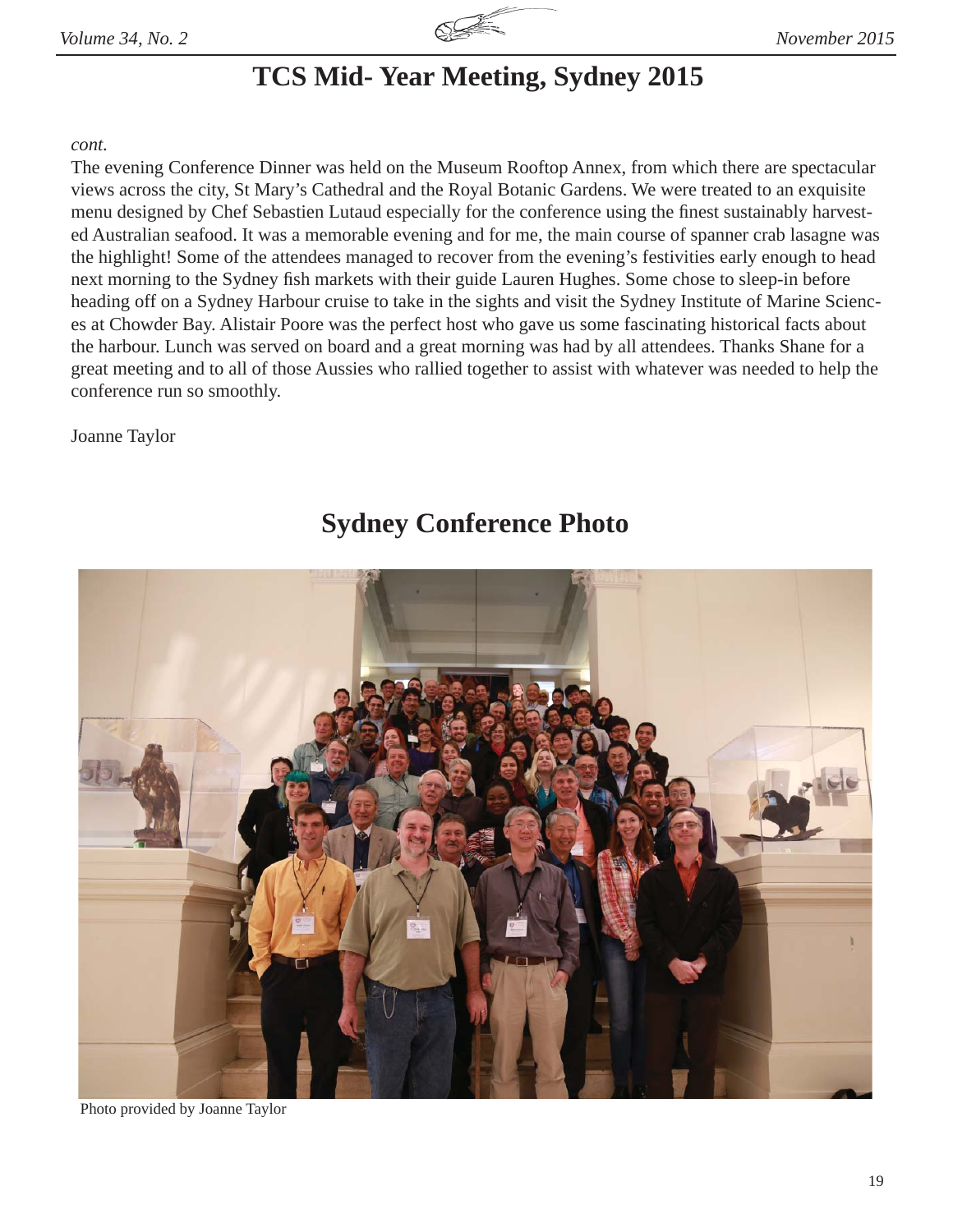## **TCS Mid- Year Meeting Pre- Announcement for Singapore 2016**

## **The Crustacean Society Mid-Year Meeting 2016 (TCS 2016) 11–13 July 2016, Singapore**

The Crustacean Society Mid-Year Meeting 2016 will be held on 11–13 July 2016, in Singapore, at the National University of Singapore (NUS).

### **Meeting Venue**

The meeting will be held in the Education Resource Centre of University Town, NUS (Kent Ridge campus), an educational hub with residential spaces, teaching facilities and study clusters. For more information, please refer to the links below:

Education Resource Centre: http://utown.nus.edu.sg/about-university-town/education-resource-centre/ overview/

University Town: http://utown.nus.edu.sg/

### **Accommodation**

Participants attending TCS 2016 can choose between staying in guest accommodation at NUS or in hotels near to the university. For more information, please refer to the links below:

Guest accommodation in NUS

 Overview of guest accommodation in NUS: http://nus.edu.sg/ohs/guests/index.php NUS guest accommodation booking system

\*Hotels within 1 km of NUS Kent Ridge campus

- Fragrance hotel Waterfront and Fragrance hotel Ocean View
- Santa Grand Hotels West Coast @ Pasir Panjang Road
- Park Avenue Hotels & Suites @ Rochester Park

\*Booking forms for some of these hotels with conference rates may be made available shortly

Accommodation in the city (~10 km from NUS Kent Ridge) or another part of Singapore

- www.agoda.com
- www.booking.com/
- http://www.trivago.sg/
- https://www.expedia.com.sg
- www.singaporehotelbooking.com

### Visa and entry into Singapore

For more information regarding visa application, please refer to the following link: http://www.mfa.gov. sg/content/mfa/consular\_information/foreigners\_visiting\_singapore.html

If the participants need a Letter of Invitation for the visa application, please email Dr NG Ngan Kee at tcs.2016.secretariat@gmail.com as early as possible, so that the original Letter of Invitation can be sent out by Registered Airmail (which will take an average of 10 days for delivery, depending on region).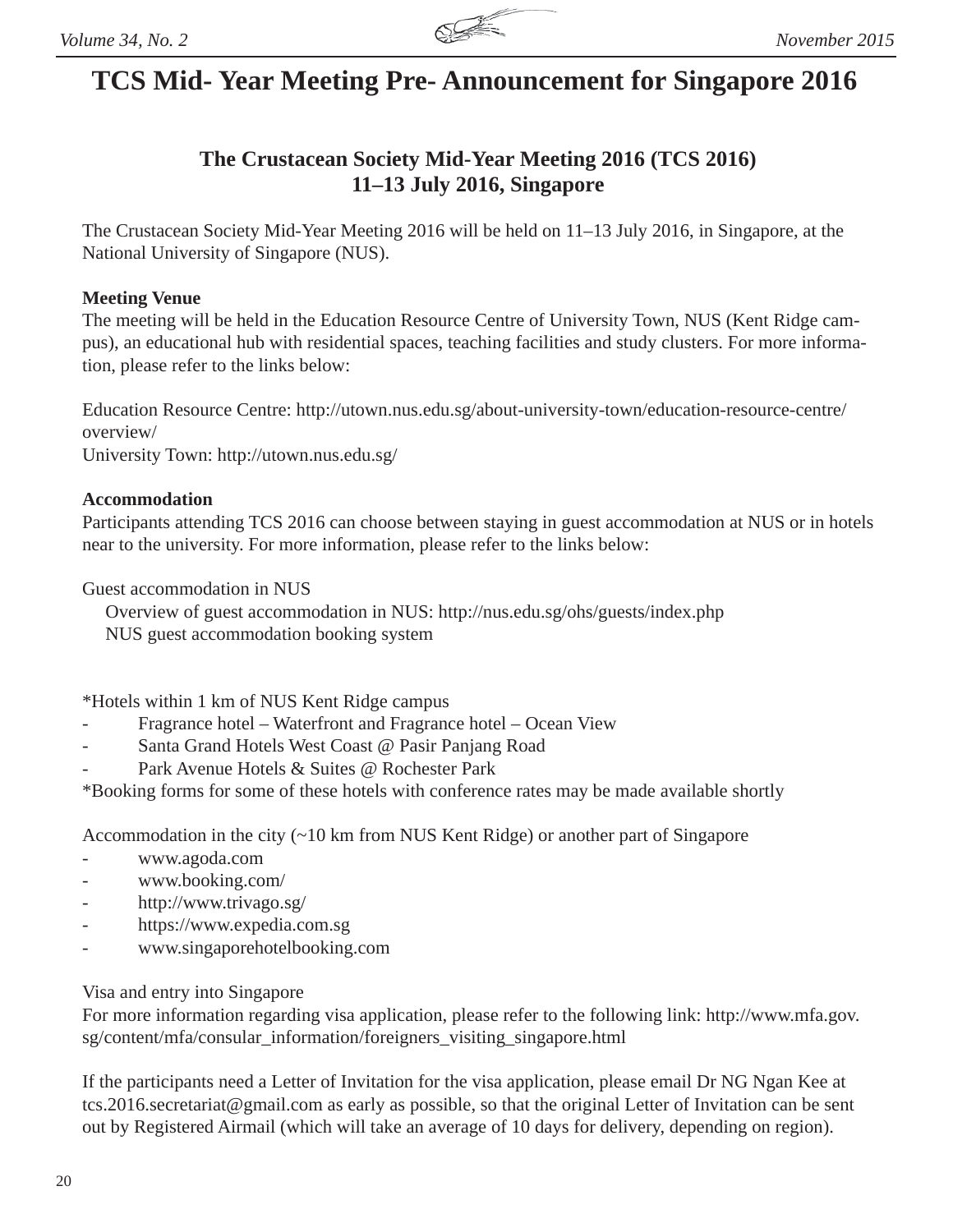

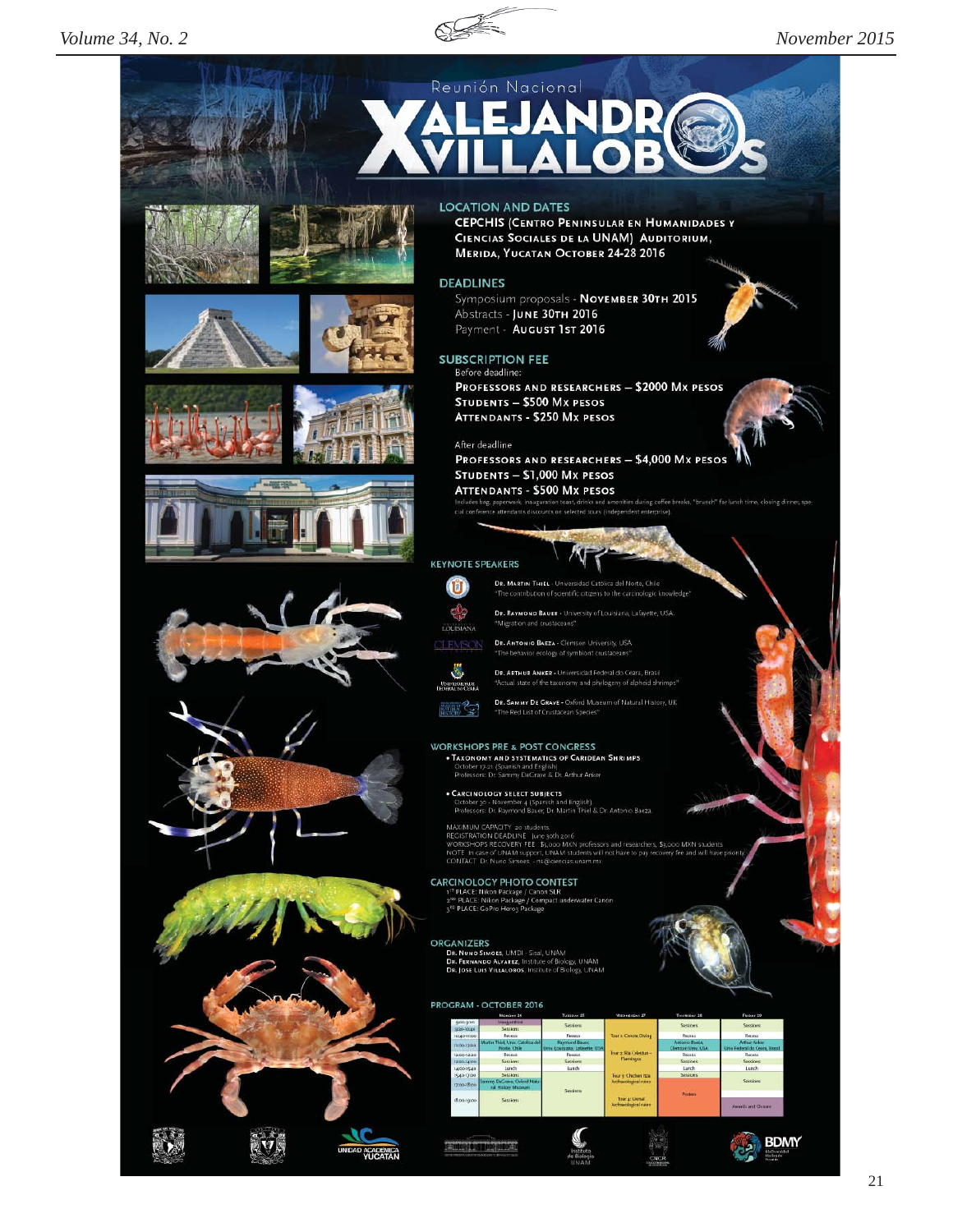

## **members**

 We are pleased to announce the IX Brazilian Crustacean Congress to be held in Crato, Ceara State, Brazil between 6th and 9th November of 2016. This is the first time that our conference will be held in the northeast region of Brazil and the main purpose of the organizing committee is to lead a high quality conference as seen in previous versions of the event. The theme for this conference is "Biodiversity of Crustacea: Evolution and Conservation Challenges". We hope to give everyone a different view of the state of Ceara, with activities that show the beauty and importance of this paleontological Lagerstätte for the Northeastern region and to our country. The IX CBC page is under construction and will soon be released with relevant information about the event and the region. The program of the congress is already in preparation. In this regard, we would like to invite our colleagues to give suggestions about potential participants who they would like to see at the event and whose research is related to the theme of the congress. We would also like to point out that the organizing committee is working at its utmost to bring everyone a high level conference, not only scientifically but also in cultural and social events. Therefore, we invite everyone to attend this event and hope to see you in November 2016 at the IX Brazilian Crustacean Congress in Crato, CE, Brazil.

Sincerely,

Allysson Pontes Pinheiro (allyssonpp@yahoo.com.br) Chairman of the Organizing Committee Universidade Regional do Cariri – URCA

William Santana (william\_santana@yahoo.com.br) Head of the Scientific Committee Universidade do Sagrado Coração – USC



## Dear TCS and carcinological community **Society for Integrative and Comparative Biology Annual Meeting, joint with TCS**

The joint meeting with SICB will be held January 3-7, 2016 in Portland, Oregon. http://www.sicb.org/meetings/2016/

Two symposia that will be of interest to TCS memhers:

"Parasites and Pests in Motion: Biology, Biodiversity and Climate Change" organized by Christopher Boyko and Jason Williams, January 4, 2016.

"Tapping the Power of Crustacean Transcriptomes to Address Grand Challenges in Comparative Biology" organized by Donald Mykles, Karen Burnett, David Durica, and Jonathon Stillman, January 7,  $III<sub>2016</sub>$ .

## **For all members attending the SICB Meeting in Portland in January!**

We will be running another silent auction of crustacean and related curios, souvenirs and memorabilia at the SICB meeting.

 Remember those old crusty items that you no longer need/want but are too good to throw away. Some else is bound to want it. Please bring them to the TCS booth at SICB or mail them ahead of time to Mary Belk (tcs1938@yahoo.com). All proceeds will go towards TCS student support.